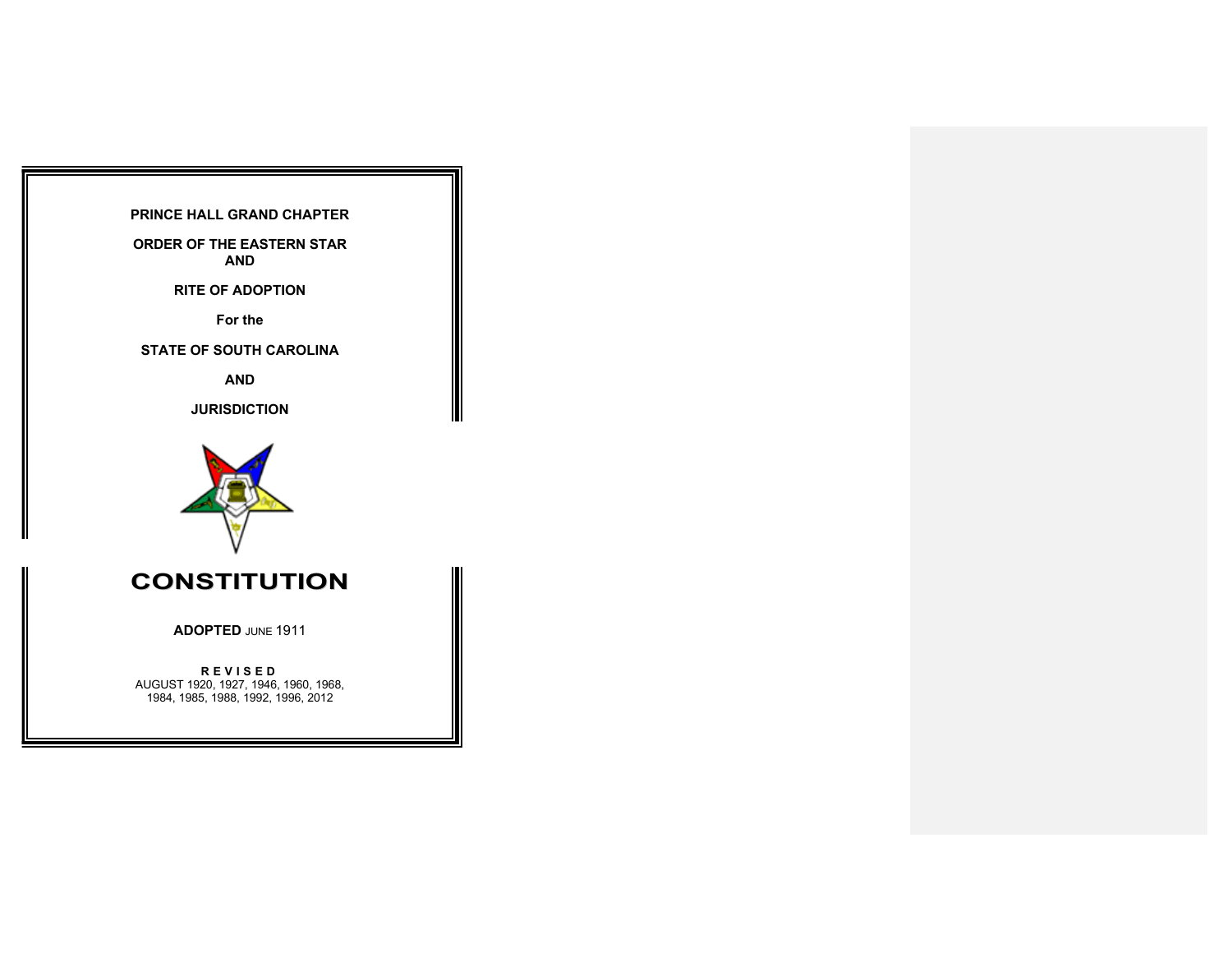## THE LANDMARKS PRINCE HALL RITE OF ADOPTION

- 1. The Eastern Star is the basis of the Degrees of the Rite of Adoption; the name and character of the Rite are unchangeable.
- 2. Its lessons are Scriptural, its teachings are moral, and its purposes are beneficent.
- 3. A belief in the existence of a Supreme Being, Who will punish the violation of a solemn pledge.
- 4. Its obligations are based upon the honor of the female sex who obtains its ceremonies that are framed upon the principles that whatever benefits are due by the Masonic Fraternity to the wives, mothers, widows, daughters, and sisters of Masons, corresponding benefits are due from them to the Brotherhood.
- 5. The modes of recognition, which are peculiar secrets of the Rite, which cannot, without destroying the foundation of the system, be changed.
- 6. That a covenant of secrecy, voluntarily assumed, is perpetual; from the force of such obligations there is no release.
- 7. The control of the Rite lies in the body styled **Prince Hall Grand Chapter of the Order of the Eastern Star and Rite of Adoption for the State of South Carolina and Jurisdiction**, or in the prerogatives of the Grand Worthy Matron, or executive officer, when the Grand Chapter is not in session.
- 8. That the ballot for membership must be unanimous and must be kept inviolably secret.
- 9. The right of every Chapter to be the judge of who shall be admitted to its membership and to select its own officers, but in no case can the ceremonies of the Rite be conferred unless a Master Mason, in good standing in the Masonic Fraternity and a member of the Chapter, presides.
- 10. Every member is amenable to the laws and regulations of the Rite, and may be tried for offenses, through permanently or temporarily residing within the Jurisdiction of another Chapter.
- 11. The right of every member to appeal from the decision of the Subordinate Chapter to the Grand Chapter or the Grand Worthy Matron.
- 12. The prerogative of the Grand Worthy Matron to preside over every assembly of the Rite wherever she may visit and to grant dispensations for the formation of new Chapters within the territorial Jurisdiction.
- 13. That every Chapter has the right to dispense the light of the Adoptive Rite and to administer its own private affairs.
- 14. That every Chapter should elect and install its officers annually.
- 15. The right of every member to visit and sit in every regular Chapter, except when such visitors may disturb the harmony or interrupt the business of the chapter.

## **CONSTITUTION**

#### Preamble

Whereas, every Grand Chapter possesses the inherent power to form a constitution as the fundamental law of its perpetual action, and to enact such By-laws from time to time as it deems necessary for its own government, and to make such rules, and prescribe such regulations for administration of its, subordinate chapters as will insure the prosperity thereof, and promote the general good of the order; provided, always, that the landmarks of the order are held inviolate;

Therefore, in accordance with these principles, **Prince Hall Grand Chapter of the Order of the Eastern Star and Rite of Adoption for the State of South Carolina and Jurisdiction** does hereby ordain and establish the following Constitution.

#### ARTICLE I *Style and Title*

Section 1. This Grand Chapter shall be known by the name and style of Prince Hall Grand Chapter of the Order of the Eastern Star and Rite of Adoption for the State of South Carolina and Jurisdiction.

| Deleted: its             |  |
|--------------------------|--|
| Deleted: it finny        |  |
| Formatted: Strikethrough |  |

**Formatted:** Strikethrough

**Formatted:** Strikethrough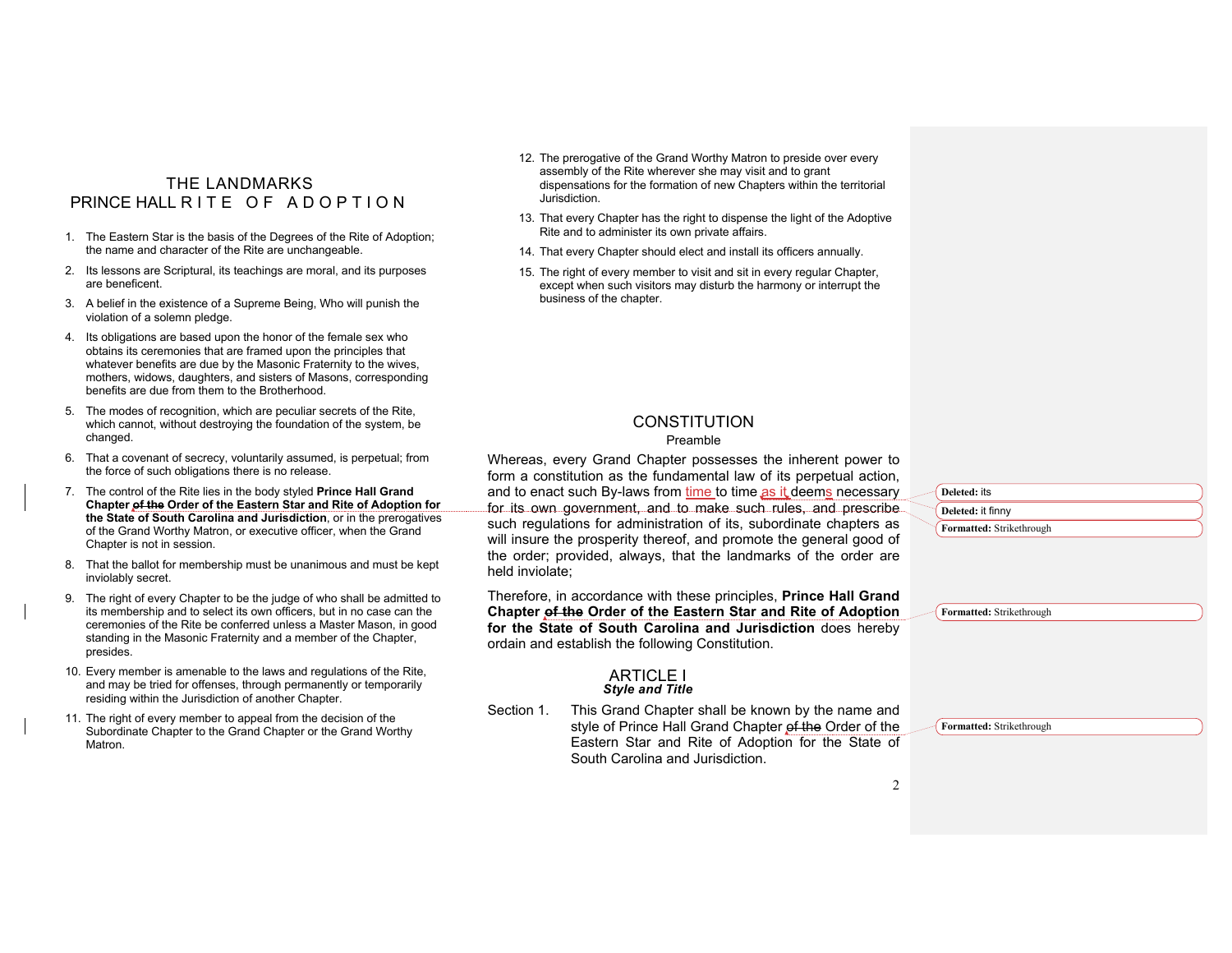| <b>ARTICLE II</b>                                                          | <b>Membership Voting Delegation</b>                                                                                | Formatted: Strikethrough                       |
|----------------------------------------------------------------------------|--------------------------------------------------------------------------------------------------------------------|------------------------------------------------|
| <b>Officers</b>                                                            | Section 1, The voting membership of this Grand Chapter shall be                                                    | Deleted: 1                                     |
| Section <sub>1</sub> The Grand Officers' ranks shall be styled as follows: | the Worthy Matrons, Worthy Patrons, Associate                                                                      |                                                |
| Grand Worthy Matron                                                        | Matrons, and Associate Patrons, or their proxies,                                                                  | Deleted:                                       |
| <b>Grand Worthy Patron</b>                                                 | regularly appointed by the Chartered Chapters under<br>this Jurisdiction, and such Past Grand Matrons, Past        |                                                |
| <b>Grand Associate Matron</b>                                              | Grand Patrons, Past Grand Associate Matrons, Past                                                                  | Formatted: Strikethrough                       |
| <b>Grand Associate Patron</b>                                              | Grand Associate Patrons, and all Past Matrons and                                                                  |                                                |
| <b>Grand Treasurer</b><br><b>Grand Secretary</b>                           | Past Patrons, as shall be present who shall have been                                                              |                                                |
| <b>Grand Conductress</b>                                                   | regularly elected having presided over a duly con-                                                                 |                                                |
| <b>Grand Associate Conductress</b>                                         | stituted Subordinate Chapter under this Jurisdiction.                                                              |                                                |
| <b>Grand Trustees (3)</b>                                                  |                                                                                                                    |                                                |
| <b>Grand Warder</b>                                                        | Section 2. The foregoing officers and members shall be the only                                                    | Deleted: 2                                     |
| <b>Grand Marshal, East</b><br><b>Grand Marshal, West</b>                   | voters in this Grand Chapter. They shall have but one<br>vote each on any question; the Presiding Officer, in case |                                                |
| <b>Grand Christian Flag Bearer</b>                                         | of a tie, may give the casting vote.                                                                               |                                                |
| <b>Grand United States Flag Bearer</b>                                     |                                                                                                                    |                                                |
| <b>Grand Order of the Eastern Star Flag Bearer</b>                         | <b>ARTICLE IV</b>                                                                                                  |                                                |
| <b>Grand Musician</b>                                                      | <b>Qualification for Office</b>                                                                                    |                                                |
| <b>Grand Adah</b>                                                          |                                                                                                                    |                                                |
| <b>Grand Ruth</b>                                                          | Section 1. No Sister or Brother shall be eligible for office in this                                               |                                                |
| <b>Grand Esther</b>                                                        | Grand Chapter, by election or appointment, unless at time                                                          |                                                |
| <b>Grand Martha</b>                                                        | of such appointment she or he is currently serving as<br>Worthy Matron, Worthy Patron or is a Past Matron or Past  |                                                |
| <b>Grand Electa</b>                                                        | Patron and at the time of such election or appointment                                                             |                                                |
| <b>Grand Chaplain</b>                                                      | she or he is in regular good financial standing in one of its                                                      | Formatted: Strikethrough                       |
| <b>Grand Sentinel</b>                                                      | Subordinate Chapters.                                                                                              |                                                |
| Grand C.C.F.C.                                                             |                                                                                                                    |                                                |
| <b>Grand Supervising Deputies</b><br><b>Grand Associate Deputies</b>       | <b>ARTICLE V</b>                                                                                                   |                                                |
|                                                                            | Power                                                                                                              |                                                |
|                                                                            | Section 1. This Grand Chapter, being supreme in matters ap-                                                        |                                                |
| <b>ARTICLE III</b>                                                         | pertaining to its internal affairs, has the right to                                                               |                                                |
| <b>Membership</b>                                                          | superintend and govern all Chapters of the Order of the                                                            |                                                |
| "The membership of this Grand Chapter is defined as all<br>Section1.       | Eastern Star within its Jurisdiction. It has the power to<br>grant dispensations and warrants for forming and      |                                                |
| financial members of the subordinate chapters within the                   | holding Chapters of the Order of the Eastern Star and to                                                           |                                                |
| jurisdiction of South Carolina.                                            | revoke or suspend the same; to enact rules and                                                                     | Formatted: Font: Not Italic, Not Strikethrough |
|                                                                            | regulations; to issue edicts and to amend and repeal the                                                           | Formatted: Justified, Indent: Left: 1"         |
|                                                                            | 3                                                                                                                  |                                                |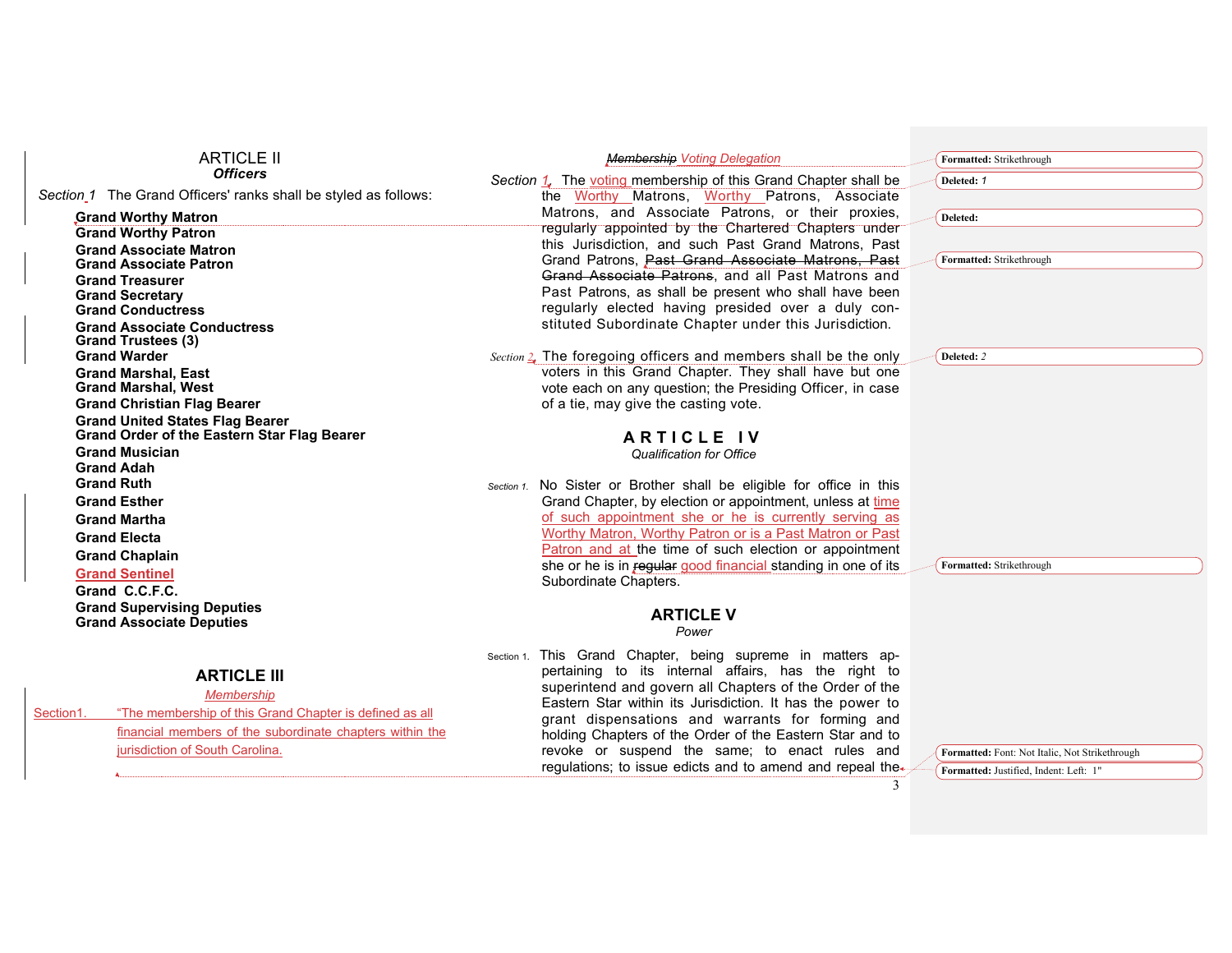same; to censure, fine, or suspend, or erase Chapters; to suspend or expel individual members; to discipline Chapters for willful violation of its Constitution, Laws, Regulations and Edicts; to decide all appeals from Subordinate Chapters; and to exercise every right of sovereignty within the limits of its Jurisdiction, subject to the provisions of its own Constitution. All powers not specifically delegated to the Subordinate Chapters are inherent in and reserved to the Grand Chapter.

## **ARTICLE VI**

#### *Meetings*

*Section 1.* There shall be one regular meeting of this Grand Chapter in each year, which shall be held on the third Tuesday in July, beginning at such time as the Grand Worthy Matron may direct, at the place designated by the Grand Chapter at its Annual Communications from time to time, unless otherwise ordered.

*Section 2.* Special Meetings may be ordered by the Grand Worthy Matron, at such time and place as, in her opinion, the interests of the Order require: *Provided* that every Chapter in the Jurisdiction shall be notified at least thirty days prior to such meeting and that no business except that specified in the summons be transacted at the meeting.

*Section 3.* No subordinate Chapter or District may hold any meetings or events on the day of the Mid-Year Meeting.

*Section 4.* No subordinate Chapter or District may hold any meetings or events during the entire month of July.

*Section 5.* No subordinate Chapter or District may hold any meetings or events during the Annual Communication of Prince Hall Grand Lodge.

*Section 6.* No subordinate Chapter or District may hold any

meetings or events during special meetings called by the Grand Worthy Matron which require the attendance of the Worthy Matron and/or other officers of the Chapter.

## **ARTICLE VII**

*Quorum for Business* Section 1. A quorum is necessary for the transaction of business. A quorum is established when at least 50% of all subordinate Chapters under of the Jurisdiction of the Grand Chapter are present. Representatives or proxies regularly appointed of not less than fifty Subordinate Chapters under the Jurisdiction of the Grand Chapter shall be necessary to constitute a quorum for the transaction of business.

## **ARTICLE VIII**

*Representatives and Proxies*

 Section 1. It shall be the duty of the Worthy Matrons, Associate Matrons, Worthy Patrons, and Associate Patrons, in the order named, to attend all meetings of the Grand Chapter. A proxy of equal rank may be appointed to represent a chapter if neither none of the legal delegates can attend; but such proxy must be a member of the Subordinate Chapter represented and shall present to the Grand Chapter a certificate documentation of such appointment duly authenticated.

#### **ARTICLE IX**

*Powers and Duties of the Grand Worthy Matron*

Section 1. The Grand Worthy Matron or her proxy shall preside at the meetings of the Grand Chapter; shall appoint all committees; shall see that the rules and regulations of the order are strictly enforced; shall see that the officers faithfully perform their respective duties. She has power to convene

**Formatted:** Strikethrough

| <b>Formatted:</b> Font color: Text 1 |
|--------------------------------------|
| Formatted: Font color: Red           |
| <b>Formatted:</b> Font color: Text 1 |
| Formatted: Strikethrough             |
| Formatted: Strikethrough             |
| Deleted: 1                           |
| Deleted: 1                           |
| Deleted: 1                           |
| Formatted: Strikethrough             |
|                                      |
|                                      |
|                                      |

**Formatted:** Strikethrough

**Deleted:** save

**Formatted:** Strikethrough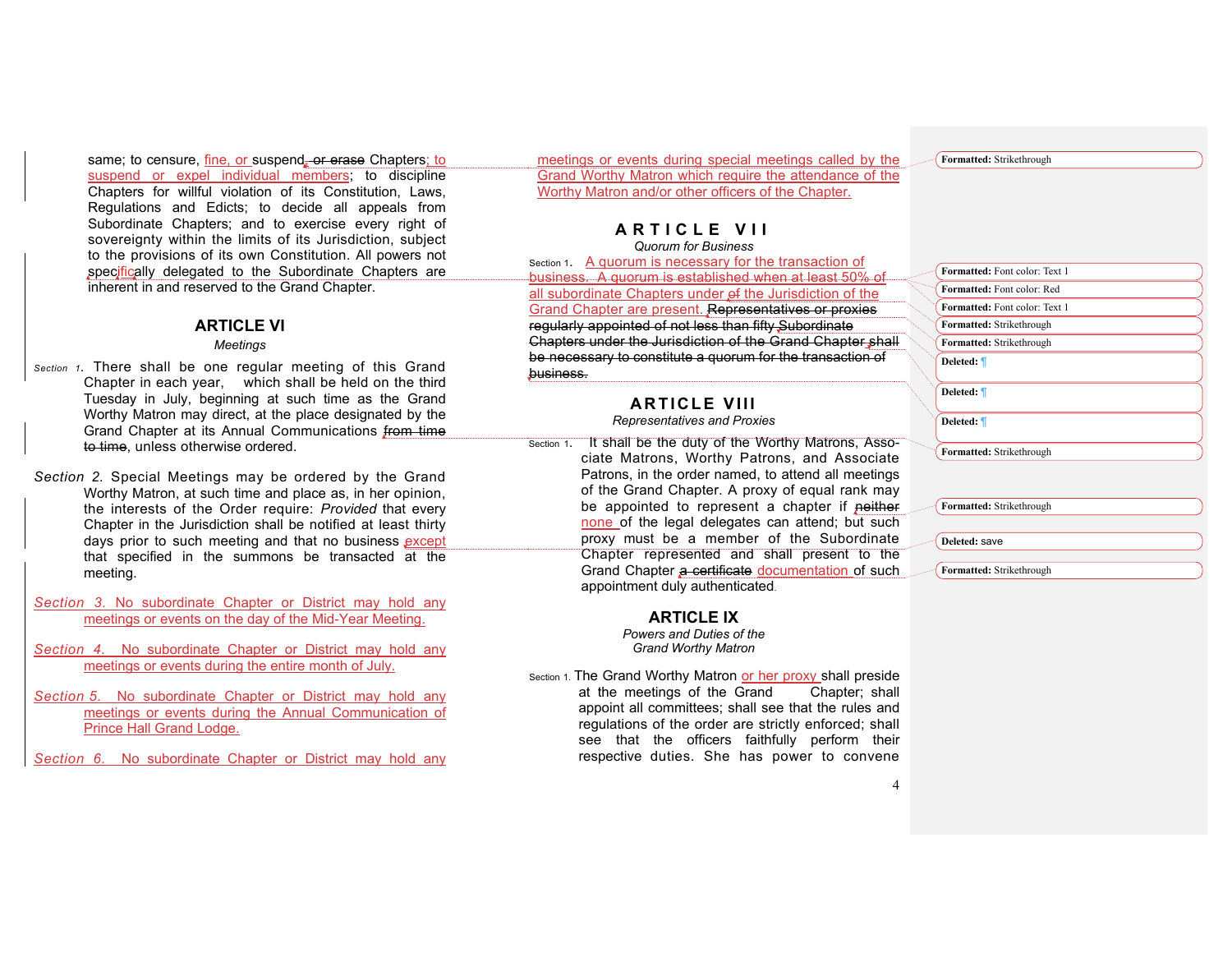any chapter within the Jurisdiction; to preside therein; to inspect their proceedings; and to require conformity to the laws of the Order. She shall have power to examine all the books and property of the Subordinate Chapters; to require the attendance of and information from any Grand Officer representing her or his office; to delegate authority to confer the degrees at sight upon a sufficient number of worthy persons for the purpose of organizing a new Chapter; to call special meetings of the Grand Chapter, to decide all questions of law or usage submitted to her, subject, however, to an appeal to the Grand Chapter, and until such decision on opinions are reversed by the Grand Chapter. They shall be binding between the parties and give in her annual report such instructions and recommendations as the good of the Order may require during the vacation of the Grand Chapter to exercise all of its executive powers.

The Grand Worthy Matron is to be installed by the Most Worshipful Grand Master, the retiring Grand Worthy Matron or Past Grand Matron.

It is the duty of the Grand Worthy Matron to visit annually in person, or by Deputy, every Chapter under her Jurisdiction of this Grand Chapter. She shall have the power to arrest the warrants of all Subordinate Chapters and suspend their operations until the next ensuing Communication. She is the ex-officio chairman of any committee she may think proper to attend.

Section 2*.* The installation of the officers shall take place on the second day of the Annual Communication. In case of the death, disability, resignation or expulsion of the Grand Worthy Matron, the Grand Associate Matron will assume the position until filled

at her present donation. shall carry on the duties of the

 Grand Worthy Matron at her present donation until a successor has been elected the election at the Grand Chapter...

## **ARTICLE X**

*Powers and Duties of the Grand Worthy Patron*

*Section 1.* The Grand Worthy Patron shall assist and advise the Grand Worthy Matron at her disrection when requested to do so.

> He shall make an annual report of his work to the Grand Chapter, making such recommendations as he may deem right and proper for the good of the Order. In case of the Grand Patron's death, disability, resignation or expulsion, the Grand Worthy Matron may request the services of the Grand Associate Patron at his present donation until a successor is elected at the Annual Communication.

## **ARTICLE XI**

*Powers and Duties of the Grand Associate Matron*

*Section 1.* In the absence of the Grand Worthy Matron, the Grand Associate Matron shall act as Grand Worthy Matron; at all other times, she shall perform such duties as may be assigned to her by the Grand Worthy Matron. If the office of the Grand Worthy Matron becomes vacant, she shall perform the duties of the Grand Worthy Matron until the election at the Annual Communication Grand Chapter.

#### **ARTICLE XII**

*Powers and Duties of the Grand Associate Patron*

*Section 1.* The powers and duties of the Grand Associate Patron shall be to perform the duties of the Grand Worthy Patron in his absence. He shall perform such duties as may be assigned by the Grand Worthy Matron. If the office of the **Formatted:** Strikethrough **Formatted:** Not Strikethrough

**Deleted:** in the establishment of Districts and in the appointment of Deputies. He shall have the power to convene Chapters; to preside therein; to inspect their work; and to grant dispensations with the consent of the Grand Worthy Matron.at her disrection when requ

**Formatted:** Font color: Red

**Formatted:** Not Strikethrough

**Formatted:** Strikethrough

**Deleted:** elected.

**Deleted:** , in the absence of the proper officer. Installation may be formed by skillful members of the Grand Lodge. …

**Formatted:** Strikethrough

**Formatted:** Strikethrough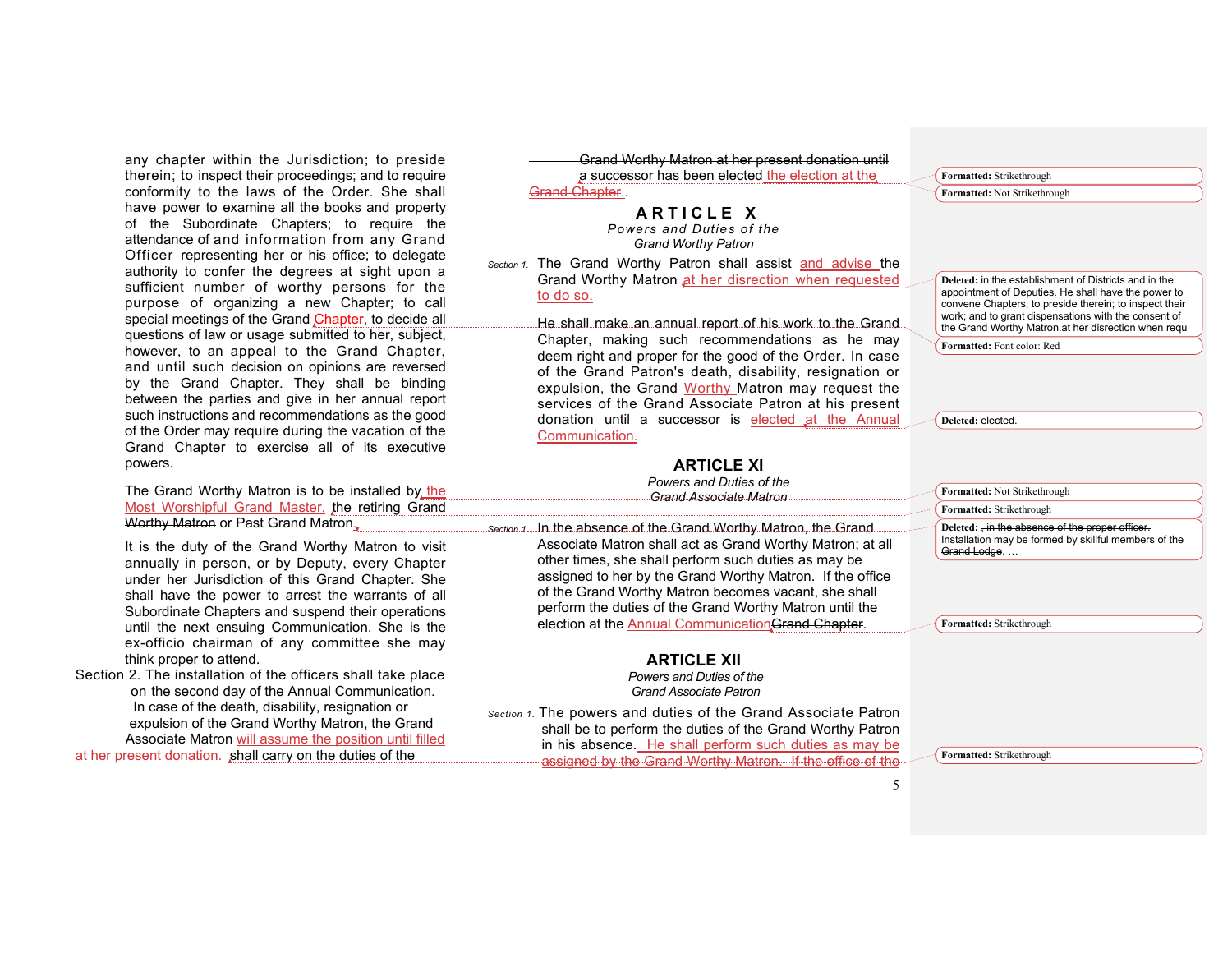Grand Worthy Patron becomes vacant, he shall perform the duties of the Grand Worthy Patron until the election at the Grand Chapter Annual Communication.

## **ARTICLE XIII**

## *Grand Treasurer and Funds*

*Section 1.* The Grand Treasurer shall attend all communications of the Grand Chapter; keep accurate account of all receipts and expenditures passing through her hands; carefully number and file vouchers; and, annually, unless more often required by the Grand Worthy Matron or the Grand Chapter, make in writing a full statement of the same together with the balance, if any, remaining in her hands, submitting at the same time her books and vouchers for examination by the Grand Chapter through a committee appointed for that purpose; pay out no money except on order drawn by the Grand Secretary on order of the Grand Worthy Matron. The Grand Treasurer shall give a good and sufficient bond to be approved by the Grand Worthy Matron, Grand Worthy Patron, and the **Grand Secretary.** 

> At the installation of her successor, the Grand Treasurer shall deliver into the hands of the new Grand Treasurer all papers and other property of the Grand Chapter which may be in her custody.

*Section 2.* All funds of the Grand Chapter must be deposited into a regular incorporated bank or banks by the Grand Treasurer before the Annual Meeting.

Section 3. All money must be paid by check and signed by the Grand Secretary, the Grand Treasurer, and the Grand Worthy Matron.

Section 4. The Grand Secretary and the Grand Treasurer are bonded in the name of the Grand Chapter.

## **ARTICLE XIV**

#### *Duties of the Grand Secretary*

*Section I.* It shall be the duty *of* the Grand Secretary to attend all Communications, regular and special, of the Grand

> Chapter; and with her books and papers, when required; she shall furnish appropriate committees with any papers in her possession for the purpose of investigating any matter which may be entrusted to them. She shall keep a correct record of the transactions of the Grand Chapter, which are proper to be written; shall collect the moneys due the Grand Chapter from Subordinate Chapters and pay the same over to the Grand Treasurer, taking a receipt for the same; shall make an annual report in writing of the amount collected and how expended; shall keep a correct record of all returns of Subordinate Chapters; shall preserve all petitions, appeals, applications, and other documents which may come into her possession; shall keep the Official Seal of the Grand Chapter and affix same to such documents and writings emanating from the Grand Chapter; and shall deliver to the successor in office all books and other property of the Grand Chapter in her possession, when said successor is installed. She shall give a good and sufficient bond to be approved by the Grand Worthy Matron, Grand Worthy Patron, and the Grand Treasurer.

## **ARTICLE XV**

*Remaining Officers*

*Section* 1. The other officers are to perform such duties as are appropriate to their several stations or as may be assigned them from time to time by the Grand Worthy Matron Chapter.

#### **ARTICLE XVI** *Elective Officers*

*Section 1.* The elective officers are the Grand Worthy Matron, the Grand Worthy Patron, the Grand Associate Matron, **Formatted:** Strikethrough

**Formatted:** Strikethrough

**Formatted:** Strikethrough

| Deleted: 1                  |  |
|-----------------------------|--|
|                             |  |
|                             |  |
| Deleted: <i>¶</i>           |  |
|                             |  |
| Formatted: Strikethrough    |  |
| Deleted: 1                  |  |
|                             |  |
| Formatted: Indent: Left: 0" |  |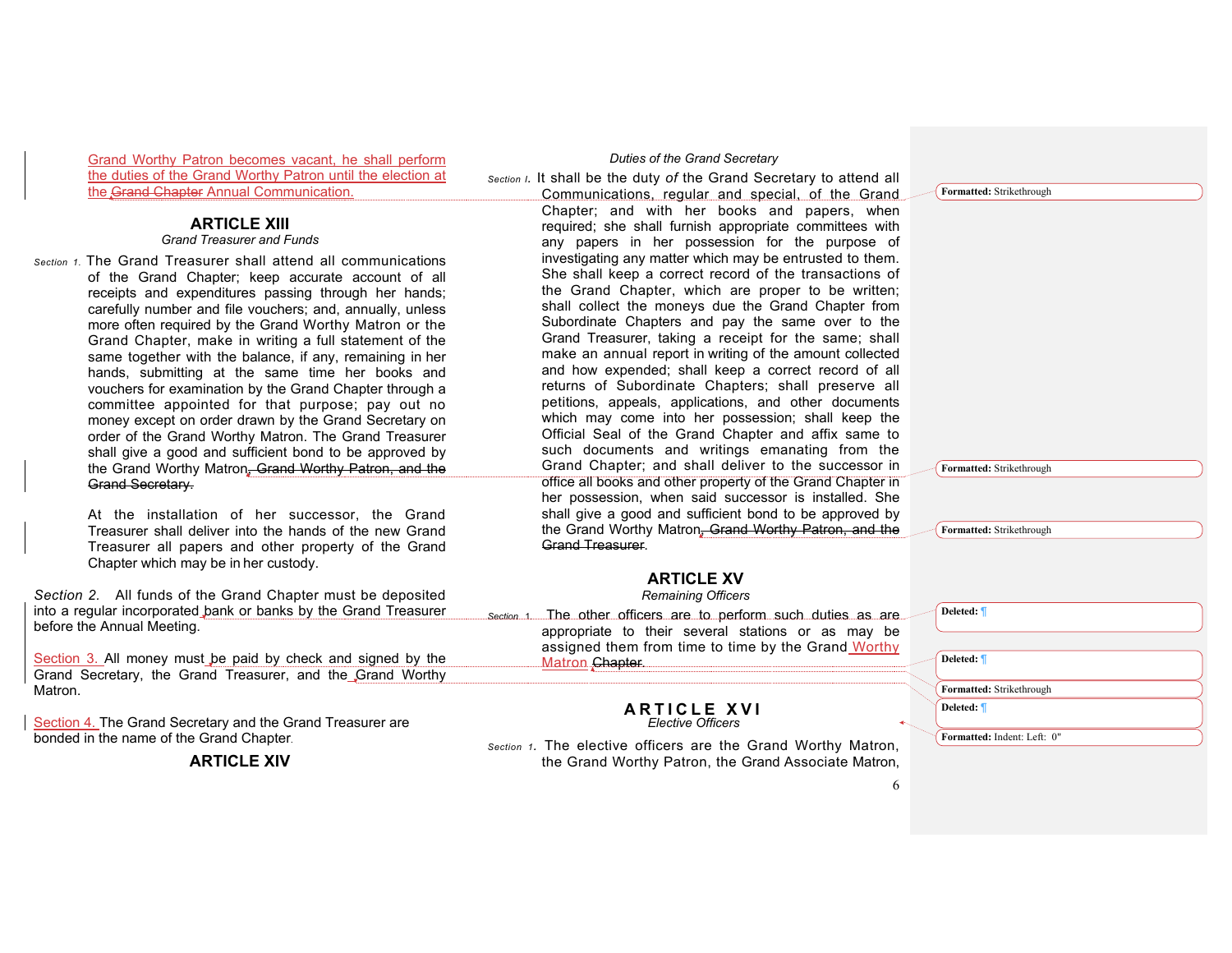the Grand Associate Patron, the Grand Treasurer, the Grand Secretary, the Grand Conductress, and the Grand Associate Conductress. They shall be elected annually by ballot, which election shall take place on the second day of the Communication and not contrariwise. A majority of all votes cast  $(50\% + 1)$  shall be necessary for a choice.

*Section 2.* In order to be elected Grand Worthy Matron, one must have served in one of the following stations: Grand Associate Matron, Grand Conductress, or Grand Associate Conductress.

*Section 3.* In order to be elected Grand Worthy Patron, one must be a Past Master not currently serving and has served in one of the follow positions, Grand Associate Patron, District Worthy Patron, or District Associate Patron. Grand Associate Patron

- *Section 4.* Tenure for the Grand Worthy Matron and Grand Worthy Patron shall be four (4) consecutive years.
- *Section 5.* Tenure for Grand Treasurer shall be eight (8) consecutive years.
- *Section 6.* Tenure for Grand Secretary shall be eight (8) consecutive years.

## **ARTICLE XVII**

*Appointive Officers*

*Section 1,* The appointed officers of the Grand Chapter shall be appointed by the Grand Worthy Matron. The Appointed officers are: three (3) Grand Trustees (with one serving as Chairman), Grand Warder, Grand Sentinel, Grand Marshall in the East, Grand Marshall in the West, Grand Adah, Grand Ruth, Grand Esther, Grand Martha, Grand Electa, Grand Christian Flag Bearer, Grand United States Flag Bearer, Grand Order of the Eastern Star Flag Bearer, Grand Chaplain,

Grand Musician and Grand CCFC who may hold office respectively for the term of two (2) years or at the discretion will of the Grand Worthy Matron.

- *Section 2.*Grand Supervising Deputies and Grand Associate Deputies for each district are appointed by the Grand Worthy Matron and installed at a time designated by the Grand Worthy Matron, and who may hold office at the will of the Grand Worthy Matron.
- *Section 3.*All other appointed officers serve at the will of the Grand Worthy Matron and do not have any tenure.

**Formatted:** Strikethrough **Formatted:** Strikethrough

**Deleted:** for four (4) years or at the discretion

**Deleted:** ha **Deleted:** ve served **Deleted:** s **Formatted:** Strikethrough **Deleted:** .

*Dissolution Section 1.* In the event of dissolution, the residual assets of this organization will be turned over to one or more organizations which themselves are exempt as organizations described in Sections 501 (c) (3) and 170 (c) (2) of the Internal Revenue Code of 1954 or corresponding sections of any prior or future Internal Revenue Code, or the Federal, State, or Local Government for exclusive public purpose.

**ARTICLE XVIII** 

*Section 2.* Notwithstanding any other provision of these articles, this organization shall not carry on any other activities not permitted to be carried on by (A) a corporation exempt from Federal Income Tax under section 501(c) 3 of the Internal Revenue Code of 1954 or the corresponding provision of any future United States Internal Revenue Law, or (B) a corporation whose contributions are deductible under section 170 (c) (2) of the Internal Revenue Code of 1954 or any corresponding provision of any future United States Internal Revenue Law.

#### **ARTICLE XIX**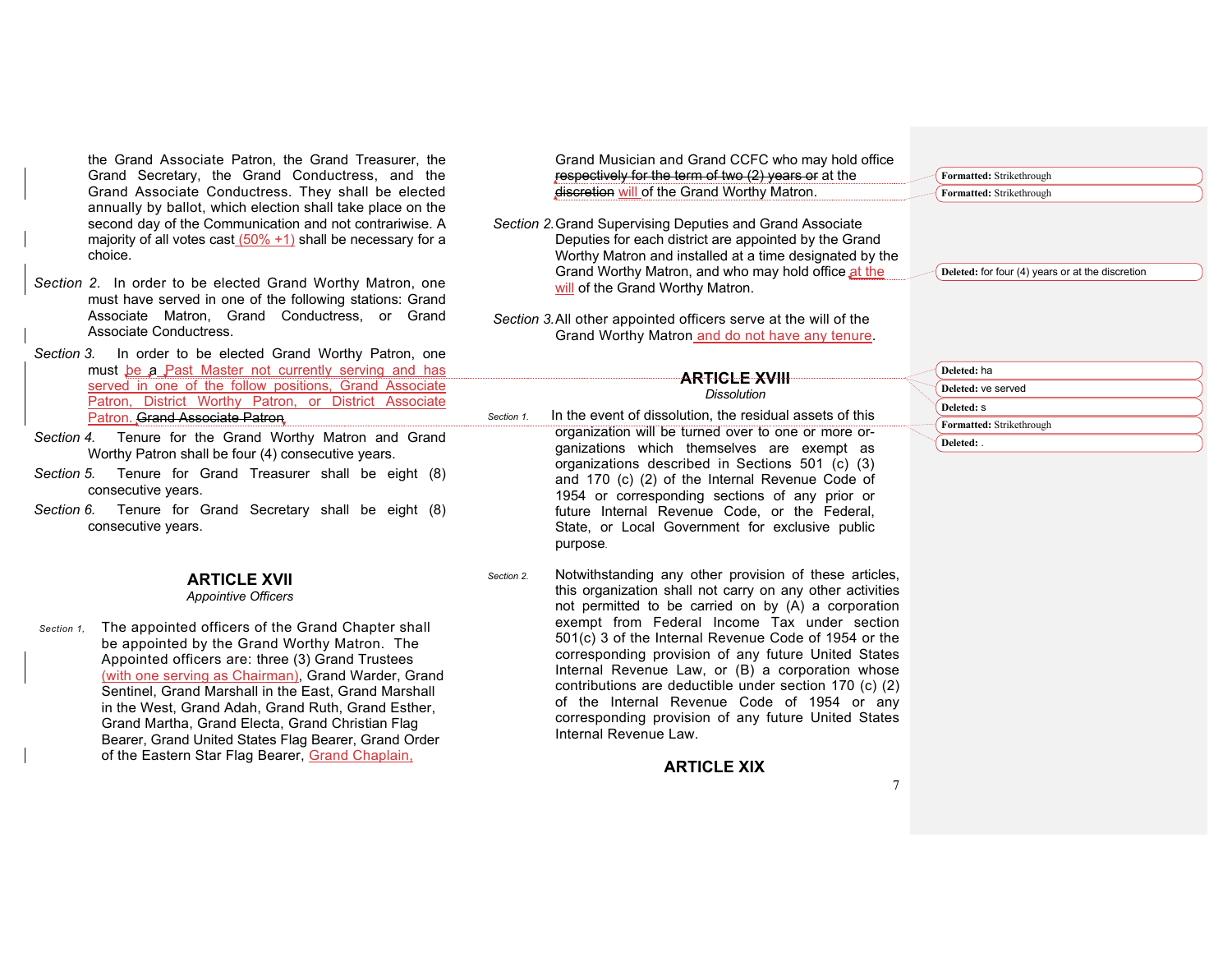#### *Amendments*

- *Section 1.* All laws, rules, regulations, and resolutions inconsistent with this Constitution and By-laws are hereby declared null and void.
- *Section 2.* In all cases of conflict between the Constitution and the Ritual, **the Constitution shall be supreme.**
- *Section 3.* No amendment to this Constitution shall be made or have any effect until it shall have been proposed in the Grand Chapter at its Annual Communication and adopted by three-fourths two-thirds vote of the Grand Chapter at the next succeeding Annual Communication or a special meeting called by the Grand Worthy Matron.

The foregoing revision of the Constitution was adopted by the Prince Hall Grand Chapter of the Order of the Eastern Star and Rite of Adoption for the State of South Carolina and Jurisdiction at its Regular Communication held in Columbia, South Carolina, on July 18, 2012

## *Committee on Revision*

**Juanita D. Edwards Herman L. Rivers Joyce M. Durant Fred Herriott Valerie V. Williams Linda O. Neal Mary Ennis Sheila Bush Danforth Lewis H. Nelson Jeanette P. Single ton A rthur L . Sellers Robert Johnson Terry B. Law Ruth E. Jordan**

*Attest: Jenette V. Wright***, Grand Secretary**

## **ARTICLE XX**

*Effective Date*

Revised and approved this eighteenth day of July 2012

**Juanita D. Edwards Grand Worthy Matron** ║

| PRINCE HALL GRAND CHAPTER                                                                    |                          |
|----------------------------------------------------------------------------------------------|--------------------------|
| ORDER OF THE EASTERN STAR<br><b>AND</b>                                                      |                          |
| <b>RITE OF ADOPTION</b>                                                                      |                          |
| for the                                                                                      | Formatted: Strikethrough |
| <b>STATE OF SOUTH CAROLINA</b>                                                               |                          |
| <b>AND</b>                                                                                   |                          |
| <b>JURISDICTION</b>                                                                          |                          |
|                                                                                              |                          |
| <b>BY-LAWS</b>                                                                               |                          |
| <b>ADOPTED JUNE 1911</b>                                                                     |                          |
|                                                                                              |                          |
|                                                                                              |                          |
| <b>REVISED</b><br>AUGUST 1920, 1927, 1946, 1960, 1968,<br>1984, 1985, 1988, 1992, 1996, 2012 |                          |
|                                                                                              |                          |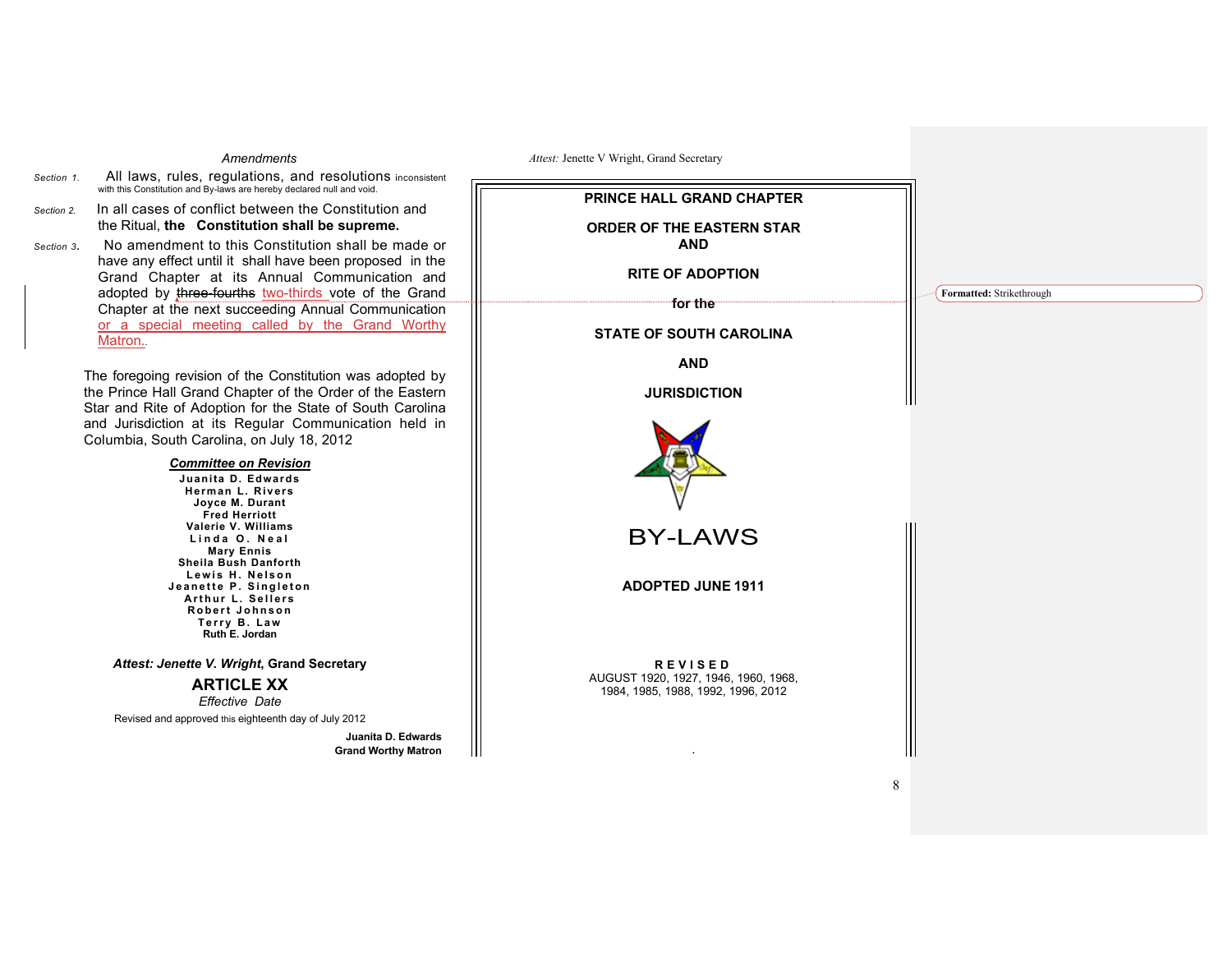## **B Y - LAWS**

## *Preamble*

*Whereas,* every Grand Chapter possesses the inherent power to enact such By-laws from time to time as it may deem necessary for its own government and to make such rules and prescribe such regulations for administration of the Subordinate Chapters as will insure the prosperity thereof and promote the general good of the Order; *provided, always,* that the Landmarks of the Order are held inviolate:

*Therefore,* in accordance with these principles of Prince Hall Grand Chapter of the Order of the Eastern Star and Rite of Adoption for the State of South Carolina and Jurisdiction does hereby ordain and establish the following By-laws, Rules and Regulations for the future government and the government of the Chapters under its jurisdiction.

# **ARTICLE I**

## *Relief Fund*

*Section* 1. The Grand Secretary, Grand Treasurer, and the Grand Worthy Matron shall constitute commission who shall have general supervision of the Grand Chapter Relief Fund under such rules as may be prescribed. This fund shall be set apart for the legal heirs or representatives of such deceased members as were reported in good and regular financial standing in their Chapters at the Session of the Grand Chapter prior to their death. Within sixty (60) days of having received satisfactory proof of the death of a member lawfully reported in good standing at the previous Annual Session of the Grand Chapter and in good standing in her or his Subordinate Chapter at the time of death, the committee shall donate to the legal heirs or the legal representative designated beneficiary for the member as follows: (*These donations are subject to change.)*

| $1 -$ | 3 years          | \$65.00  |
|-------|------------------|----------|
| $4-$  | 7 years          | \$115.00 |
|       | 8 - 11 years     | \$175.00 |
|       | 12 - 15 years    | \$200.00 |
|       | 16--19 years     | \$225.00 |
|       | 20--23 years     | \$250.00 |
|       | 24 - 27 years    | \$275.00 |
|       | 28 - 31 years    | \$300.00 |
|       | 32 - 35 years    | \$325.00 |
|       | 36 or more years | \$350.00 |

In determining to whom this donation shall be paid as above provided, the committee shall be governed by the report of the Worthy Matron and the Secretary with the Seal of the Chapter of the deceased Members; but in the absence in such report, due effort to secure the same having failed, the committee shall not donate same except to such one as may be satisfactory or who has qualified legally as an administrator.

The Grand Secretary shall furnish blanks on which reportsof death shall be made. No requests for Relief Funds shall be honored unless signed by the Grand Worthy Matron, Grand Treasurer (added treasurer), and the Grand Secretary. (Last sentence added to this paragraph instead of a separate one.)

A check for the amount due shall be made out to and in the name of the legal heirs or representatives-listed on the Prince Hall Grand Chapter Beneficiary form, if any, or to a qualified individual as determined by the Grand Worthy Matron. Said check must be signed by the Grand Worthy Matron, Grand Treasurer, and Grand Secretary with the seal of the Grand Chapter affixed hereto.

| Formatted: Space Before: 7.2 pt, Line spacing: Multiple<br>$1.1$ li |  |
|---------------------------------------------------------------------|--|
| Deleted: ¶                                                          |  |
| Formatted: Font color: Red                                          |  |
| Formatted: Strikethrough                                            |  |
| <b>Formatted:</b> Font color: Red                                   |  |

| <b>Formatted:</b> Strikethrough               |
|-----------------------------------------------|
| Formatted: Strikethrough                      |
| Formatted: Strikethrough                      |
| Deleted: administrator and mailed to the same |

**ARTICLE II** *Revenue and Expense* **Formatted:** Strikethrough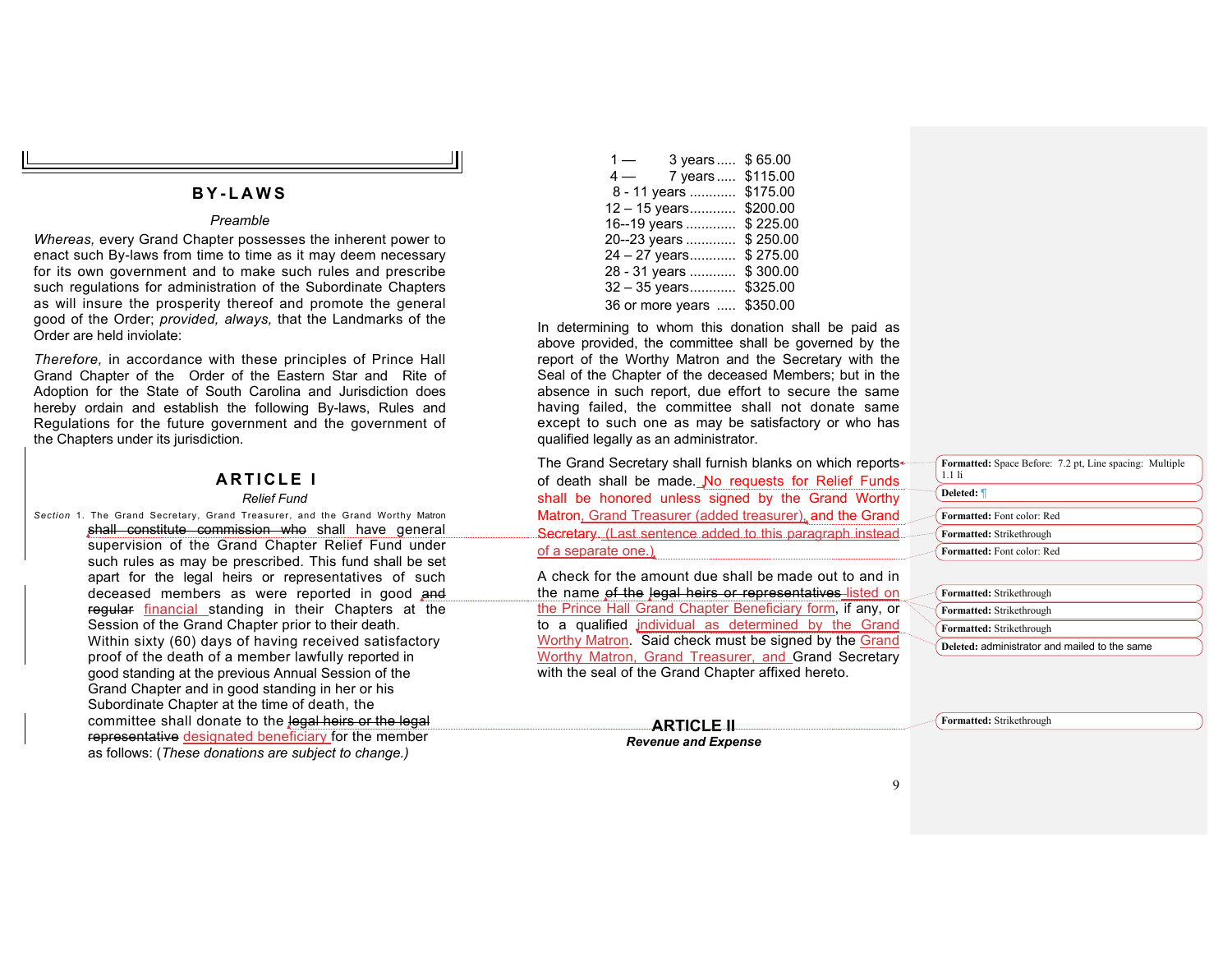*Section 1.* The revenue *of* this Grand Chapter shall be received from the following sources:

- For every Charter: not less than \$10.00.
- Every member must pay not less than \$20.00 \$25.00 Grand Chapter dues before July 1.
- Any other sources or projects deemed necessary by the Grand Chapter.

# **ARTICLE III**

## *Annual Returns and Donations*

- *Section* 1. Each Subordinate Chapter shall make out and forward to the Grand Secretary an annual report. This report shall include the names of the officers; members initiated, affiliated, withdrawn, suspended, expelled, or died; names of all financial members; and amount due the Grand Chapter. Chapters failing to make returns and pay dues for two consecutive years, without satisfactory reasons to the Grand Chapter, shall have their charters revoked.
- *Section 2.* A Chapter may forfeit its warrant or dispensation by disobedience to the authority of the Grand Worthy Matron or presiding Grand Officer or the Grand Chapter, ceasing to meet for one (1) year; and neglecting to make returns and pay dues for two (2) years.

*Section 3.* The annual donations of the Grand Officers shall be as follows:

| Grand Worthy Matron \$1500.00     |  |
|-----------------------------------|--|
|                                   |  |
| Grand Associate Matron  \$ 500.00 |  |
|                                   |  |
|                                   |  |
|                                   |  |
|                                   |  |
|                                   |  |

 Grand Appointed Officers…. each ......... \$ 50.00 Past elected officers will receive an annual donation in proportion to their annual donation; that is if they have served the Grand Chapter as an elected officer for eight (8) years or more.

- *Section 4.* The Grand Worthy Matron, the Grand Worthy Patron, the Grand Associate Matron, the Grand Associate Patron, the Grand Treasurer, the Grand Secretary, the Grand Conductress, the Grand Associate Conductress shall be paid room and board, and actual traveling expenses, by the most direct route, when attending the Annual Communication and Grand Lodge Annual Session if not otherwise provided for in this Constitution.
- *Section 5*. Past Grand elected officers shall be paid room and board, and actual traveling expenses, by the most direct route, when attending the Annual Communication of Prince Hall Grand Chapter in July.
- *Section 6.* When the Worthy Matron, the Associate Matron, the Worthy Patron, or the Associate Patron of a Chapter is sent to the Annual Communication of the Grand Chapter, a donation for travel expenses and board must will be paid given by the Subordinate Chapter when funds are available.

#### **ARTICLE IV** *Rules for Government of the Grand Chapter*

*Rule 1 .* In the absence of the Grand Worthy Matron, the Grand Associate Matron presides; in the absence of the Grand Worthy Patron, the Grand Associate Patron presides; but in the absence of all the above-named officers, the Past Grand Matron may preside.

|            | Formatted: Strikethrough                                 |  |  |
|------------|----------------------------------------------------------|--|--|
|            |                                                          |  |  |
|            |                                                          |  |  |
|            |                                                          |  |  |
|            |                                                          |  |  |
|            |                                                          |  |  |
|            |                                                          |  |  |
|            |                                                          |  |  |
|            |                                                          |  |  |
|            |                                                          |  |  |
|            |                                                          |  |  |
|            |                                                          |  |  |
| by         | Formatted: Font: Not Italic, Not Expanded by / Condensed |  |  |
|            | Formatted: Font: 12 pt                                   |  |  |
|            |                                                          |  |  |
|            |                                                          |  |  |
| Deleted: 5 |                                                          |  |  |
|            |                                                          |  |  |
|            |                                                          |  |  |
|            | Formatted: Strikethrough                                 |  |  |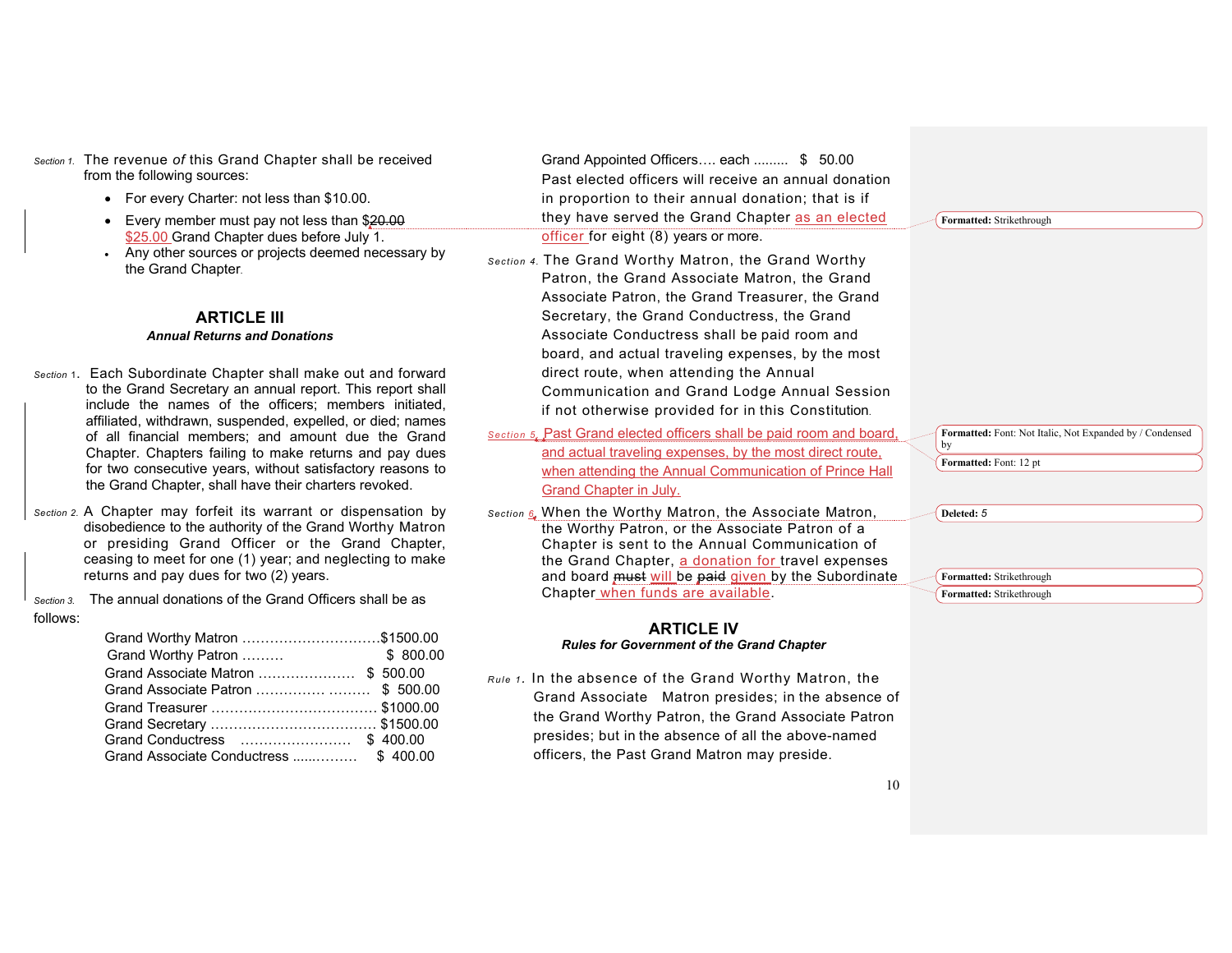- *Rule 2.* The Grand Chapter is opened in ample form when the Grand Worthy Matron presides and in due form when the Grand Associate Matron presides. Grand Worthy Patron, the Past Grand Matron, or the Past Grand Patron presides In the absence of the Grand Worthy Matron and the Grand Associate Matron, a Past Grand Matron will preside; and at all other times in form only, yet with the same authority.
- *Rule, 3.* In the absence of any Grand Officer, the presiding officer shall supply her or

his place with such members as she or he thinks proper.

- *Rule* 4. At the stroke of the Grand Worthy Matron's gavel, there shall be a general silence; at the second stroke of her gavel, all officers shall rise; at the third stroke of her gavel, all shall rise.
- *Rule, 5.* All members and visitors shall keep the seats assigned to them except the Grand Marshal and officers whose duties may call them about the Chapter.
- *Rule 6.* All resolutions shall be submitted in writing before there shall be any debate upon them, as shall all motions if the presiding officer or any member so desires.
- *Rule 7.* Each member shall vote on all questions except those in which she or he is personally interested unless excused by the Grand Chapter.
- *Rule 8. No* member shall speak more than twice to the same question, unless in explanation, without the permission of the presiding officer of the Grand Chapter.
- *Rule, 9.* Every member who speaks shall rise and remain standing, addressing herself or himself to the Grand Worthy Matron or presiding officer until recognized.
- *Rule 10.* When a question is under debate, no motion shall be received, except to amend, commit, lay upon the table, or adjourn. The presiding officer shall determine all questions of order using Roberts Rules of Order as a guide.
- *Rule 11.* No member, except one of the majority which decided the question, shall be allowed to move for reconsideration.
- *Rule 12.* After a motion is stated by the Grand Worthy Matron, it shall be deemed to be in possession of the Grand Chapter; but it may be withdrawn by the mover at any time before decision or amendment.
- *Rule 13.* There shall be no debate upon any question after it is declared by the Grand Worthy Matron.
- *Rule 14.* All motions and reports may be committed at the pleasure of the Grand Chapter.
- *Rule 15.* No member shall leave the Grand Chapter during the Session without permission from the Grand Worthy Matron or designated officer.
- *Rule 16.* The opinion or votes of the membership shall be signified by the ballot box or by the sign of the Eastern Star, which shall be counted by the Grand Worthy Matron or tellers.
- *Rule 17.* All reports of officers and committees shall he be in writing and properly signed.
- *Rule 18.* Any member persisting in violating these rules, after being called to order by the presiding officer, may be reprimanded, suspended, or expelled from the Grand Chapter at its discretion.
- *Rule 19.* All of the committees appointed shall be discharged with the closing of the Grand Chapter Session except the Committees on Auditing and Jurisprudence and Foreign Correspondence, whose terms of office shall expire with the

**Formatted:** Strikethrough

**Formatted:** Strikethrough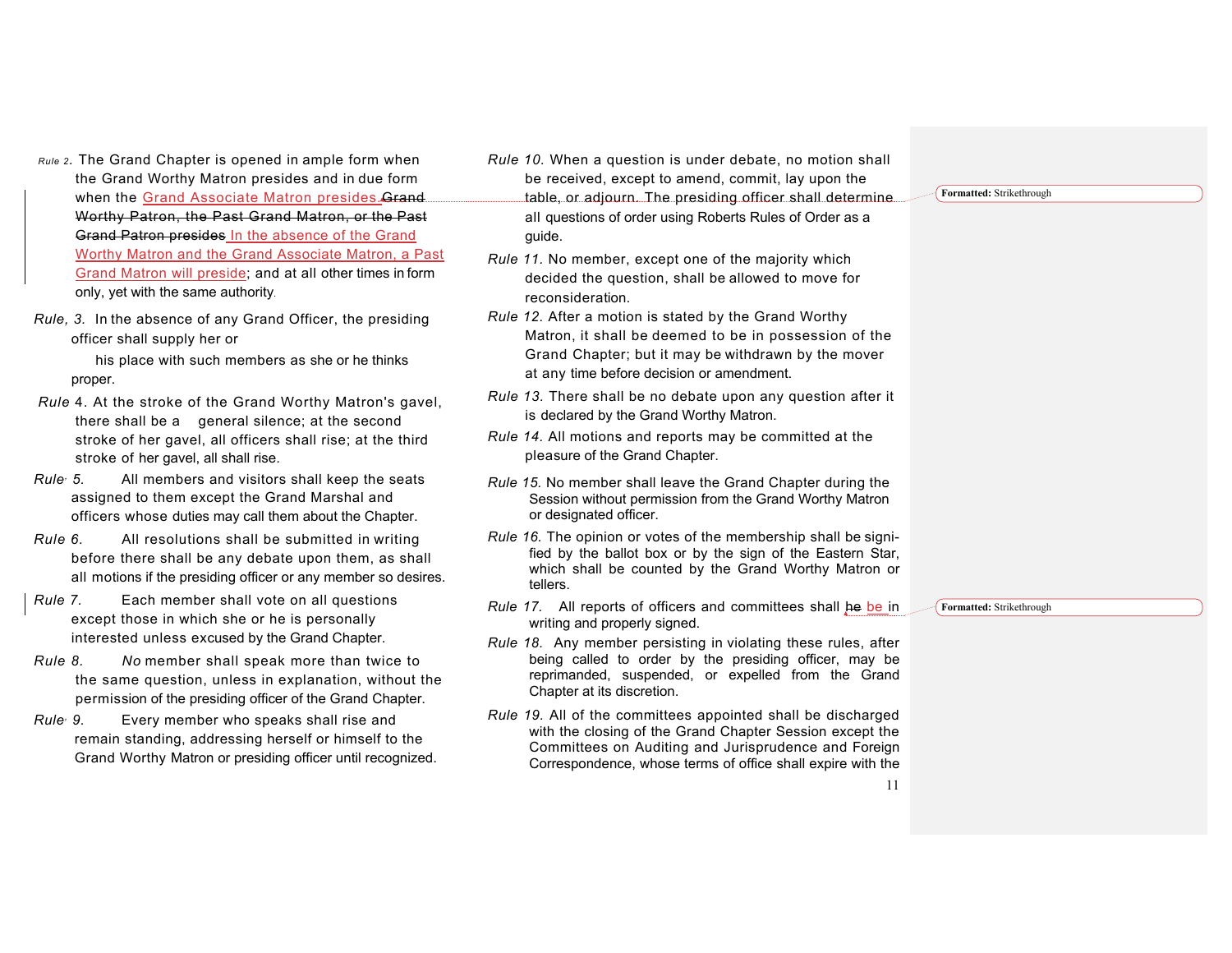beginning of the Annual Session.

*Rule 20.* No member may attend official meetings of the Grand Chapter unless properly dressed. **(***Official Dress Code on inside back cover.)*

## **ARTICLE V**  *Order of Business for the Grand Chapter*

*Section 1.* The business of the Grand Chapter shall be taken up in this order:

*1.* Roll Call of Grand Officers.

*2.* Roll Call of Subordinate Chapters.

- *3.* Minutes of the Last Communication.
- *4.* Committee Appointments:
- Administrative Degree Music

Health

50-Year Membership

Planning Committee Registration Committee

Souvenir Journal Committee

**Education Charity** 

Subordinate Chapter By-Laws **Charter** 

- *5.* Grand Officers' Reports:
- *6.* Grand Worthy Matron
- *7.* Grand Worthy Patron

#### *8.* Report of Grand CCFC Mary B. Thomas

*9.* Report of Committees (Those Appointed in #4)

*10.*Report of Grand Secretary

*11.*Report of Grand Treasurer

*12.*Unfinished Business *13.*New Business *14.*Election of Grand Officers. *15.*Installation of Grand Officers

#### **ARTICL E VI** *Subordinate Chapters*

*Section 1.* Every Subordinate Chapter in the Jurisdiction must have a dispensation with the Official Seal and signature of the Grand Worthy Matron or a charter from the Grand Chapter signed by the Grand Worthy Matron and the Grand Worthy Patron and attested by the Grand Secretary with the seal of the Grand Chapter attached; no Chapter will be deemed legal or regular without such dispensation or warrant. All communications, public or private, are hereby forbidden between any Chapters under this Jurisdiction, and any Chapter illegally formed, open or holden, or any person initiated in such illegal Chapters.

> No Chapter shall under any circumstances loan out Chapter funds for any purpose.

> Visitors unknown to the Worthy Matron are admitted into Subordinate Chapters only after a scrutinizing examination or having been properly vouched for by some member who has sat with her or him in a regularly constituted Chapter and not contrariwise.

### **Officers of Authorized Under Dispensation Chapters**

*Section 1.* The officers of a Chapter under dispensation shall be the same as named in the Ritual of the Eastern Star Degree.

**Formatted:** Strikethrough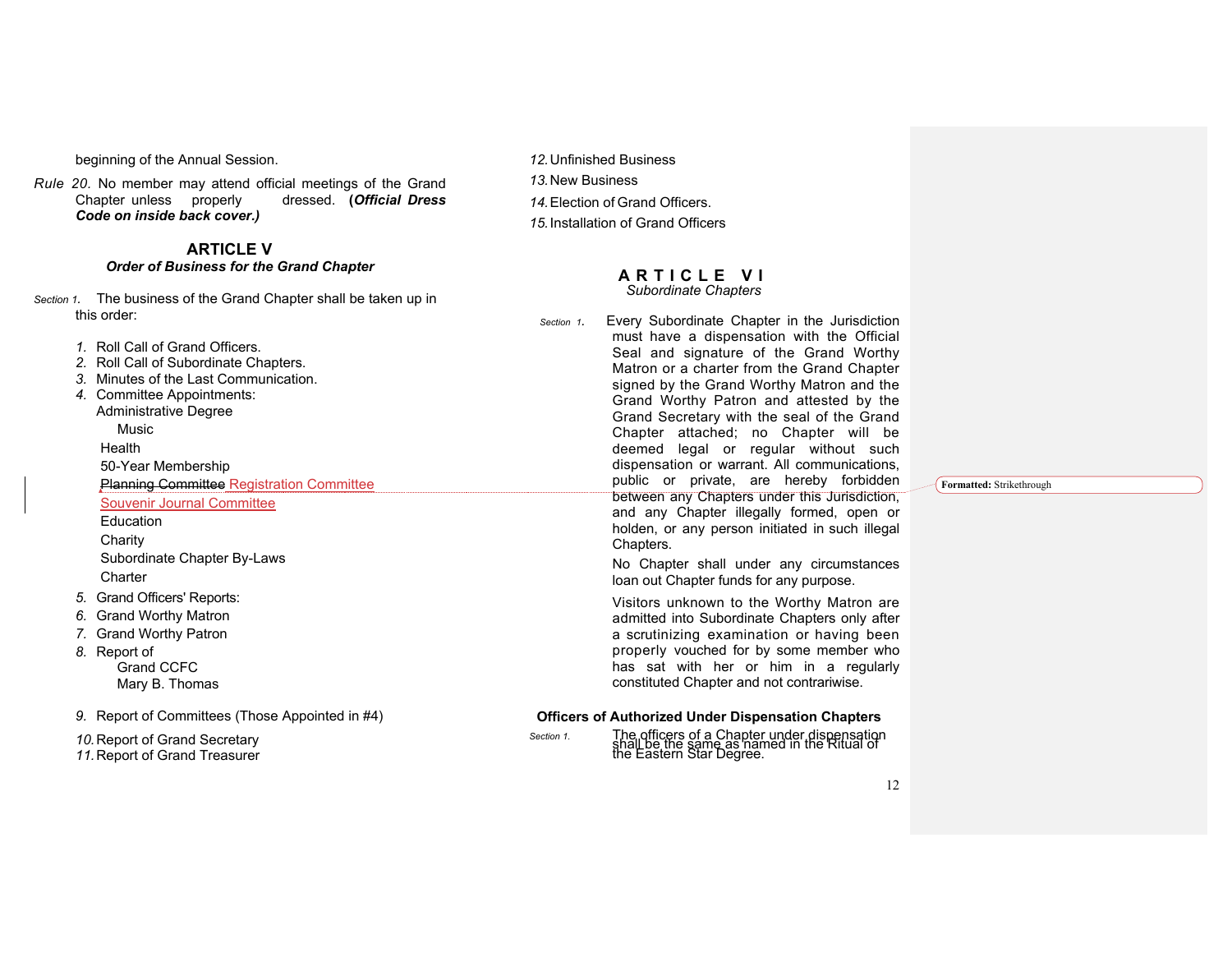*Section 2.* Chapters working under dispensation of the Grand Worthy Matron cannot be represented in the Grand Chapter; cannot have a Seal; nor can they elect to install officers; nor make By-laws; but they must be governed by the General Rules and Regulations of the Order as set forth by this Constitution of this Grand Chapter.

#### **Officers of Chartered Chapters**

*Section 1* The elective officers of a chapter shall consist of Worthy Matron, Worthy Patron, Associate Matron, Associate Patron, Treasurer, Secretary, Conductress, and Associate Conductress. Said officers shall be elected annually by a majority vote of the members present at the regular meeting held in May of every year, and not contrariwise unless approved in writing by the Grand Worthy Matron. The elected officers shall be installed at the same meeting or at the next regular meeting.

> The appointed officers are: three (3) Trustees, Marshal, Adah, Ruth, Esther, Martha, Electa, Warder, and Sentinel; and the optional officers are Flag bearers, Musician, and Chaplain, who shall be appointed by the Worthy Matron.

#### *Vacancies in Office*

Section 1. Vacancies in the elective offices, except those of Matron, Associate Matron,

> Patron, and Associate Patron, may be filled by ballot at a meeting, the members having been summoned for that purpose. Vacancies in the appointed offices may be filled by the Matron at a stated meeting to open and transact business. **Vacancies of Matron, Patron, and Associate Matron can be filled at the regular election meeting in May only**.

Section 2. The presence of the charter, one of the first four officers the Worthy Matron, Associate Matron, or Past Matron, and six members, five of which must be female to cover the star points are indispensable to open a Chapter for the transaction of business. The seventh member will serve as warder.

#### *Membership*

- Section 1. No person shall be admitted as a member of any Subordinate Chapter within this Jurisdiction by initiation or affiliation but Free and Accepted Prince Hall Master Masons in good standing, their wives, widows, mothers, sisters, and daughter (the two latter, if unmarried, must have attained the age of eighteen years), and shall have been regularly proposed at one regular meeting and balloted for at the next regular meeting of the Chapter.
- Section 2. Former Mary B. Thomas Girls may apply for membership within a subordinate chapter once they have submitted the appropriate information which verifies three years of membership in the Mary B. Thomas Girls Youth Circle and have been approved by the Grand Worthy Matron. Once approval is made by the Grand Worthy Matron, they must meet all qualifications for entering a subordinate Chapter including a proper investigation and balloting.

Section 3. If a member loses her or his membership, she  $\leftarrow$ or he may re-instate within three (3) years by paying all Local, District, and Grand Chapter dues. After losing membership for three (3) or more years, application to the same Chapter can be made for acceptance as a new member. However, the applicant must be balloted for (the same as for any new member) a petition for reinstatement may be made to the Grand Chapter accompanied by a fee determined by the Grand Worthy Matron. If accepted, such applicant need not be re-initiated, however they do not retain their years of service or title and begin at year one of membership.

| Deleted: 6                     |
|--------------------------------|
| Formatted: Strikethrough       |
|                                |
|                                |
|                                |
|                                |
| Deleted: 7                     |
|                                |
|                                |
|                                |
| Deleted: 4                     |
| Deleted:                       |
|                                |
|                                |
|                                |
|                                |
| Formatted: Strikethrough       |
|                                |
|                                |
|                                |
|                                |
|                                |
|                                |
| Formatted: Indent: Hanging: 1" |
|                                |
|                                |
| Formatted: Strikethrough       |
| Deleted: 5                     |
|                                |
|                                |
|                                |
|                                |
| Deleted: .                     |
| Formatted: Font: 12 pt         |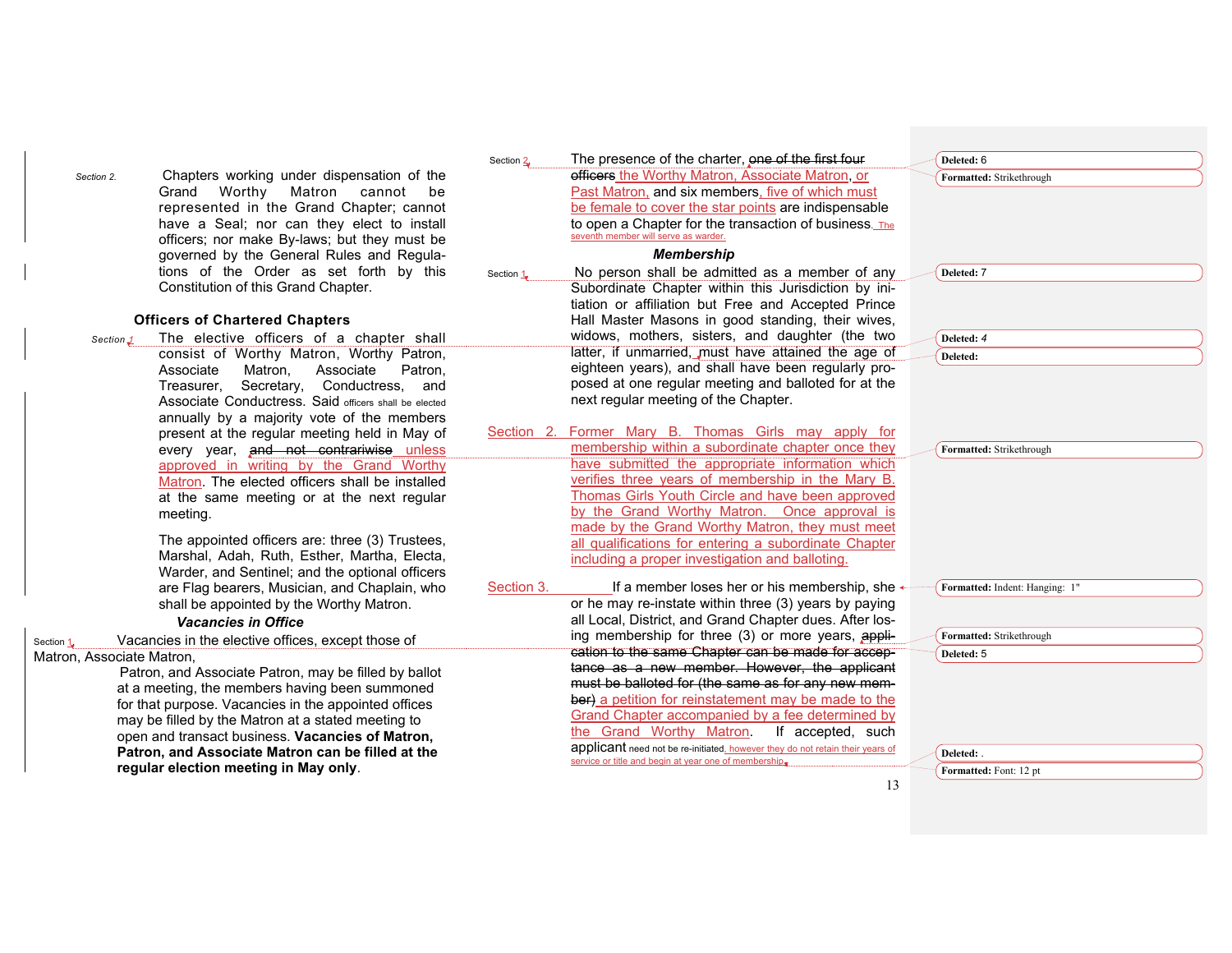#### *Initiation Fee*

*Section 1. The* Chapter shall confer degrees of the Eastern Star, Queen of the South and Amaranth for a sum total amount of \$25.00. This initiation fee covers the cost of all degrees. All petitions for membership must give name, residence, and occupation and shall be accompanied with not less than half of the initiation fee, the remainder being due at initiation. This fee only covers the cost of initiation and other fees may be applied by the Chapter as designated by the Chapter's By-laws.

> A candidate shall not receive more than one degree at the same Communication, or subsequent degree at an interval of less than one month from the reception of a former degree, without a dispensation from the Grand Worthy Matron.

## *Committee on Applicants for Membership*

*Section 1.* All petitions for initiation or affiliation shall be recommended and vouched for by a member of the Chapter and shall be placed in the hands of a committee consisting of three (3) female members and Worthy Patron or Associate Patron, to be appointed by the Worthy Matron, whose duty it shall be to investigate and make the report thereon at the next regular meeting; nor shall such petitions be acted upon by the Chapter until satisfactory evidence be obtained of the applicant's worthiness or unworthiness. If the chapter does not have a Worthy Patron or Associate Patron, a Past Patron may serve on the committee. In the event a Worthy Patron, Associate Patron, or Past Patron is not available, the District Worthy Patron must be contacted.

> In addition to the Constitutional requirements of membership each applicant must be worthy as an individual.

### *Rejected Petitions*

*Section 1.* A ballot of one Black Ball is necessary to reject a petition; and an adverse report of a committee is not sufficient for that purpose. Rejected petitioners may re-apply to the same Chapter or to another Chapter after 30 days. again in the same Chapter after three (3) months.

Any rejected candidate petitioner who fails to furnish information of her or his rejection on making application for membership in another Chapter shall be deemed guilty of deception; and if the petition has been acted upon favorably, the whole action shall be declared null and void when the deception shall have been duly established.

All funds accompanying a petition for membership shall be refunded to the candidate if the petition is rejected.

#### *Powers of Subordinate Chapters to Make By-laws*

Section 1. Subordinate Chapters within this Jurisdiction shall have the power to make By-laws and Regulations for their own government; provided, always, that such By-laws and Regulations shall be in conformity with the Landmarks of the Order and the Constitution and Regulations of the Grand Chapter; and provided, further, that the proposed Bylaws and Regulations shall first receive the approval of the Grand Chapter before the same shall go into effect.

> Subordinate Chapters may observe annual celebration days.

> No member of the Order shall print or publish or cause to be printed or published any work or discourse relative to Adoptive Masonry without the approbation of

| Deleted: 8               |
|--------------------------|
| Deleted: No              |
| Deleted: 0               |
| Formatted: Strikethrough |
| Deleted: less than       |
| Deleted: 1               |
| Deleted: petitions       |
| Deleted: be renewed      |
| Formatted: Strikethrough |
| Formatted: Strikethrough |
| Deleted: .               |
| Formatted: Strikethrough |

**Deleted:** *9*

**Deleted:** 1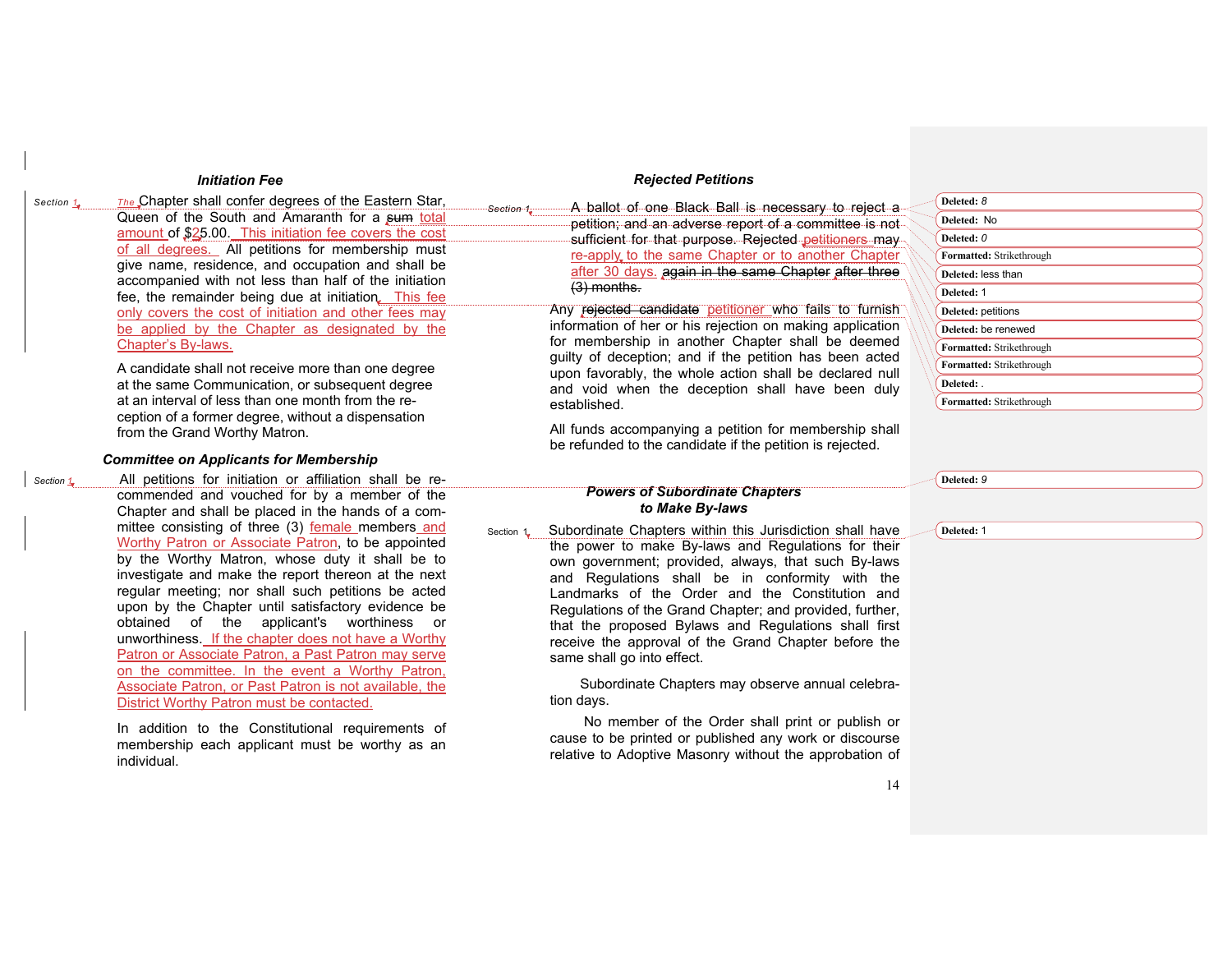#### the Grand Chapter.

#### **Duties and Powers of the Worthy Matron**

Section 1. It is the special duty of the Worthy Matron to enforce the observance of the By-laws of her Chapter and of the Constitution and Regulations of the Grand Chapter; to see that the Associate Matron, Worthy Patron, and Associate Patron discharge their duties faithfully; to see that true and exact minutes are kept of all the Chapter's proceedings by the Secretary; to see that the Treasurer keeps and renders true and just accounts at the stated times, according to the By-laws, and that the property and funds of the Chapter be justly managed and spent.

 Section 2: It is the duty of the Worthy Matron and that of her Associate Matron, Worthy Patron and Associate Patron, in the order named, to attend all Communications of the Grand Chapter. The Worthy Matron is empowered to call a meeting of her own Chapter at her pleasure. She has special charge of the Charter, which must always be in the Chapter when it is opened and during its labors; to her belongs the appointment of all officers of the Chapter not elective.

Section 3 There can be no appeal from the decision of the Worthy Matron except to the Grand Chapter or to the Grand Worthy Matron.

Section 4. The Worthy Matron shall preside at the meetings of the Chapter except when the degrees are being conferred. She shall open the Chapter promptly at the hour of opening, if a quorum be present, or as soon thereafter as a quorum shall be present.

Section 5.A meeting of the Chapter for any business, except conferring the degree, may be opened and held by seven members, the Worthy Matron, or the Associate Matron, or Past Matron being one of the members. A chapter can confer degrees only if nine members are

#### Warder, Conductress or Associate Conductress. Section 6 After installation, the Worthy Matron shall appoint two  $(2)$  three  $(3)$  standing committees: one on audit, one on investigations, and one on sickness and distress. Duties of Associate Matron Section 1. The Associate Matron shall perform the duties appertaining to her office and, in the absence of the Worthy Matron, assume that position, prerogatives and duties. However, in order for the Associate Matron to assume the position of the Worthy Matron and preside over the Chapter in the absence of the Worthy Matron, the Associate Matron must have the Administrative Degree. Duties of Worthy Patron Section 1. The Worthy Patron must be a Master Mason and a contributing member of a Lodge of Free and Accepted Masons. His duties shall be to have a general supervision of the affairs of the Chapter; to advise and assist the officers; to preside at the time of conferring degrees and to assist in the same and at no other time unless called to the chair by the Worthy Matron or, in her absence, by the Associate Matron. **Proxies of Subordinate Chapters** Section 1. The Worthy Matron, the Associate Matron, the Worthy Patron, and the Associate Patron, when unable to attend the Communications of the Grand Chapter, may nominate and send their proxies, with their jewels, to represent them in the Grand Chapter: the Worthy Matron sending a Past Matron; the Associate Matron, a Past Associate Matron; and the Worthy Patron, a Past Patron; the Associate Patron, a Past Associate Patron. Duties of the Treasurer Section 1. The Treasurer shall keep an accurate account of all moneys received from the hands of the Secretary; shall **Deleted:** 1 **Deleted:** 2 **Deleted: Deleted: Deleted: Deleted: Formatted:** Strikethrough **Deleted: Formatted:** Strikethrough **Formatted:** Strikethrough **Formatted:** Not Strikethrough **Formatted:** Font: 12 pt **Formatted:** Centered **Deleted:** 3 **Deleted:** ¶ **Formatted:** Centered **Deleted:** 4 **Formatted:** Centered **Deleted:** 5 **Formatted:** Strikethrough **Formatted:** Strikethrough **Deleted:** . **Formatted:** Centered **Deleted:** 6

present: Worthy Matron, Worthy Patron, 5 Star Points,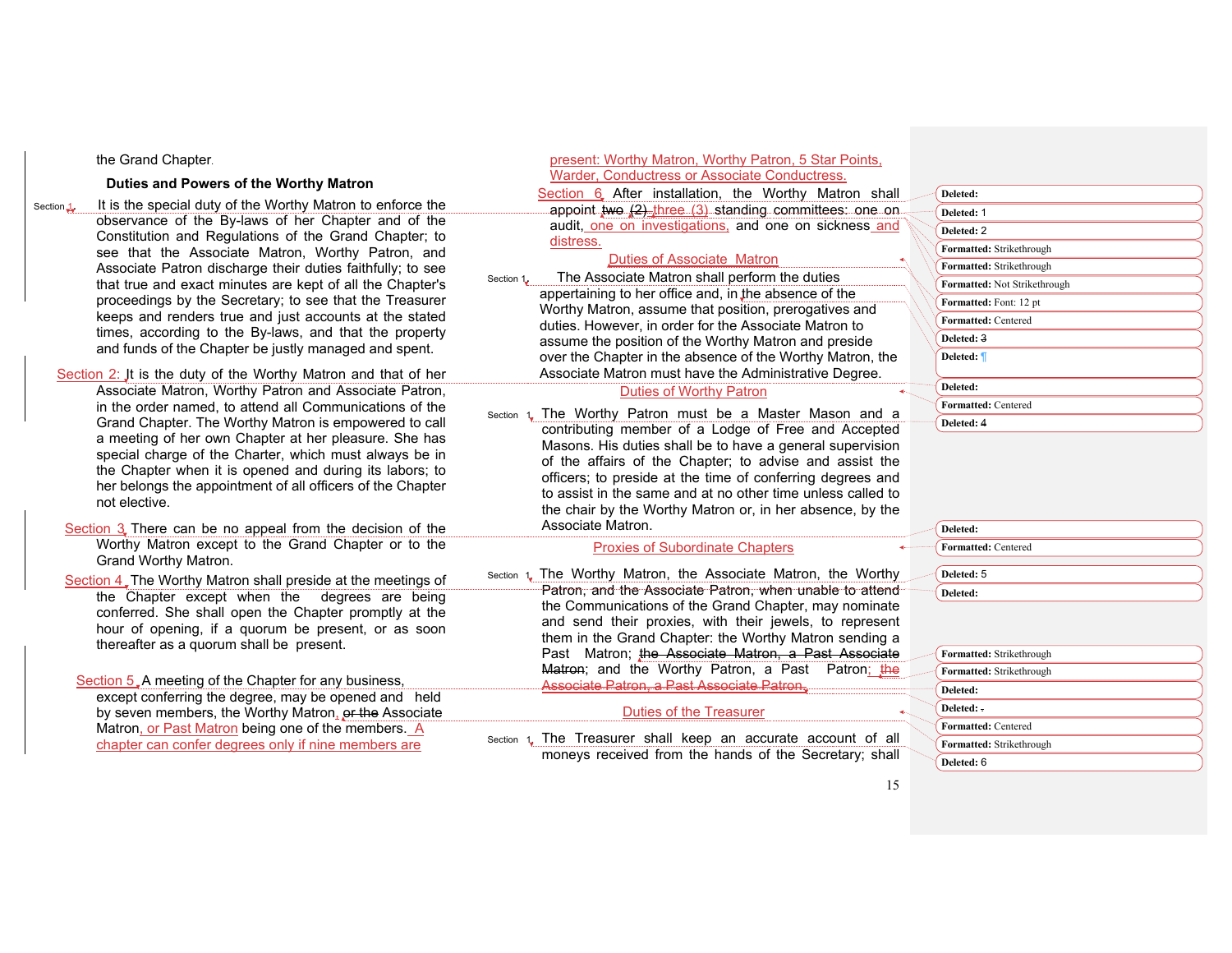keep regular entries of her receipts and expendit shall have her books always ready for exam such periods as the law requires or whenever called upon by the Worthy Matron of the Chapter.

Section 2 She shall give a sufficient bond, the amore determined by the Chapter, for the faithful performance of

> Section 3 She shall pay out the funds by vote of Chapter on a voucher signed by the Worthy Matro the Secretary with Seal and not otherwise. She shall deliver to her successor, when duly installed, all papers or properties of the Chapter in her posses after her accounts have been duly examined and approved by a Finance Committee of the Chapte

## Duties of the Secretary

Section 1. The Secretary shall keep a register of all the prod of the Chapter that are proper to be written, that be submitted to the Grand Chapter when require keep a list of the members of the Chapter, the da their initiations into the Eastern Star, Queen of the and Amaranth, admission, withdrawals, suspensi expulsions, restoration, deaths, and rejections are copy of same to the Grand Secretary at least thir days before the Annual Communication of the Gr Chapter.

Section 2. She shall immediately after every annual election transmit a certificate to the Grand Secretary stating the re the election; shall affix the Seal of the Chapter to all docum and certificates of election. For the faithful discharge of he she shall be exempted from the payment of all monthly dues.

| <b>Duties of Other Officers</b>                                           |  |  |  |  |
|---------------------------------------------------------------------------|--|--|--|--|
| section 1. The other officers shall perform the duties indicated by their |  |  |  |  |
| titles, stations, and direction of the Chapter.                           |  |  |  |  |

**Responsibilities of Subordinate Chapters**

| tures: and                 | Section 1, Chapters are expected to meet monthly and shall not alter                                                      | Deleted: 9                                              |
|----------------------------|---------------------------------------------------------------------------------------------------------------------------|---------------------------------------------------------|
| ination at                 | its name without the approbation permission of the Grand                                                                  | Deleted: A chapter shall assemble for work at least ten |
| alled upon                 | chapter.                                                                                                                  | (10) months in every calendar year                      |
|                            | Section 2. The Worthy Matron shall open the chartered chapter on                                                          | Formatted: Strikethrough                                |
| unt to be                  | the Eastern Star degree to transact all business                                                                          | Deleted: 0                                              |
| f her duty.                | appertaining to the chapter.                                                                                              | Formatted: Indent: Left: 0"                             |
| the<br>ron and             |                                                                                                                           |                                                         |
| shall                      | Seal                                                                                                                      | Formatted: Strikethrough                                |
| moneys,<br>ssion           | Every warranted subordinate chapter shall have a seal<br>Section 3.                                                       | Deleted: 21                                             |
|                            | with the name, number, and location of the chapter, with                                                                  | Formatted: Strikethrough                                |
| ۲.                         | such devices as may be properly engraved thereon; and                                                                     |                                                         |
|                            | no document from any chapter will be received or deemed                                                                   |                                                         |
|                            | authentic without such Seal being affixed thereto. The                                                                    | <b>Formatted: Centered</b>                              |
|                            | seal must remain in the possession of the Worthy Matron                                                                   |                                                         |
| ceedings                   | at all times. A chapter will be allowed one (1) year after                                                                | Deleted: 7                                              |
| they must<br>d; shall      | being established to procure a seal.                                                                                      |                                                         |
| ate of                     | Section 4 The Worthy Matron of every chapter shall have one vote on                                                       | Deleted: 22                                             |
| ıe South                   | all questions and, in the case of a tie, the casting vote;                                                                |                                                         |
| ions,                      | and shall be the chairman of all committees she appoints                                                                  |                                                         |
| าd send a                  | if she chooses to attend.                                                                                                 |                                                         |
| ty (30)                    | Section 5. Every chapter shall be solemnly constituted and dedicated                                                      | Deleted: 23                                             |
| rand                       | by the Grand Worthy Matron with her officers or, in the<br>absence of the Grand Worthy Matron, a Deputy.                  |                                                         |
|                            |                                                                                                                           | Deleted: 24                                             |
| on<br>sult of              | Section 6. A chapter shall have power to levy an assessment when<br>necessary to meet its legitimate obligations.         | Deleted: 25                                             |
| ments<br>er duties<br>Jes. | Section 7. The monthly dues shall not be less than fifty cents. Every<br>chapter may give sick and death donations to its | Formatted: Strikethrough                                |
|                            |                                                                                                                           | Formatted: Not Strikethrough                            |
|                            | <b>members.</b> Dues are determined and assessed by the Chapter.                                                          | Deleted: 26                                             |
|                            | Section & One blow of the gavel commands silence and seats the.                                                           | Formatted: Centered, Indent: Left: 0"                   |
|                            | Chapter when standing; two blows of the gavel call up the                                                                 | Formatted: Font: Bold                                   |
| d by their                 | officers; three blows of the gavel call up the Chapter.                                                                   | Deleted: 8                                              |
|                            |                                                                                                                           | Formatted: Font: Bold                                   |
|                            | <b>Order of Business for Subordinate Chapters</b>                                                                         | Formatted: Centered                                     |
|                            | Section 1. The order of business for Subordinate Chapters shall                                                           | Deleted: 27                                             |
|                            |                                                                                                                           |                                                         |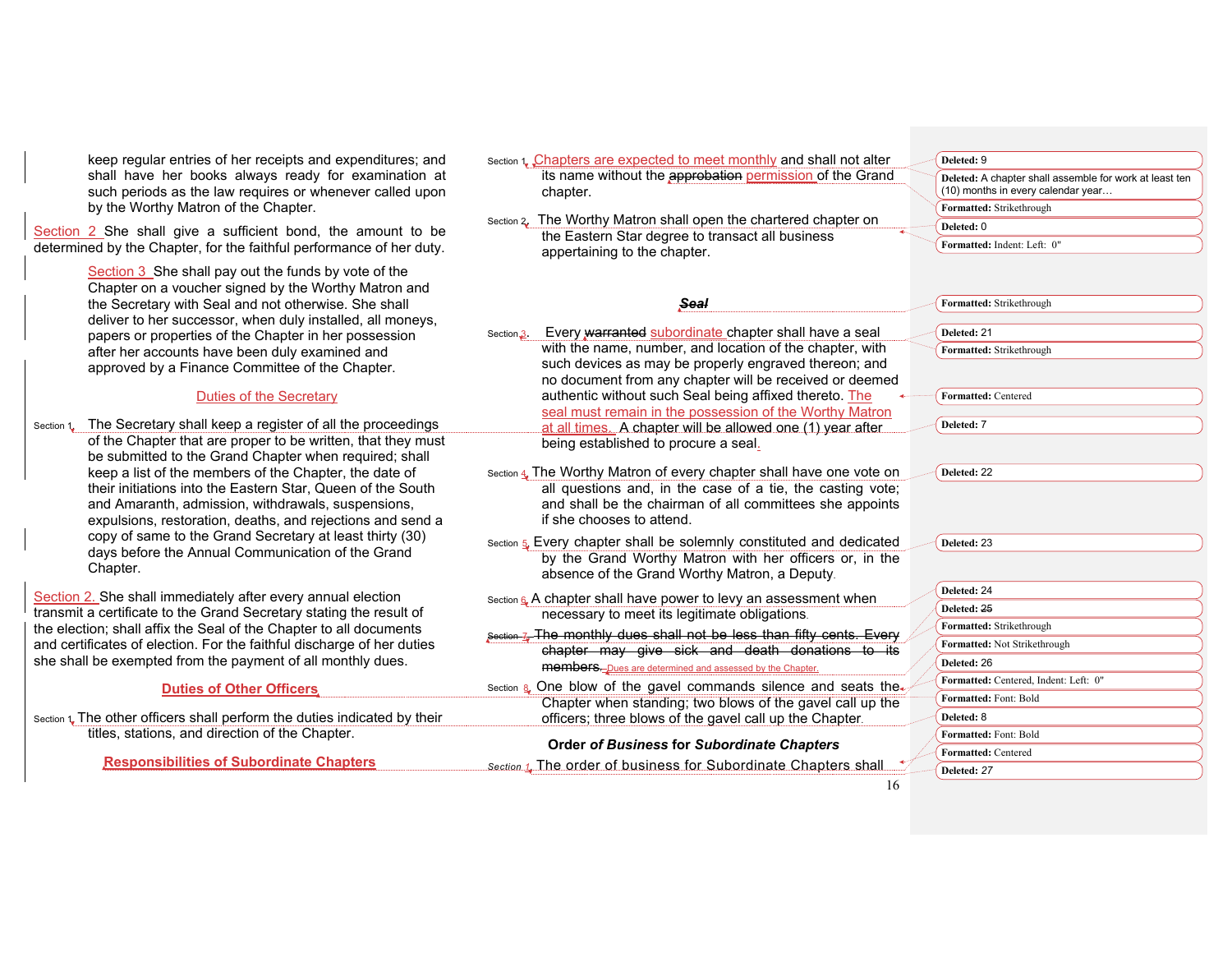#### be:

- 1. Opening Ceremony.
- 2. Roll Call of Elected Officers
- 3. Reading the Minutes for Information.
- 4. Reports of Committees.
- 5. Unfinished Business.
- 6. Receiving Petitions.
- 7. Balloting for Candidates.
- 8. Conferring Degrees.
- 9. New Business.
- 10. Remarks for the Benefit of the Order.
- 11. Reading and Adopting the Minutes.
- 12. Closing Ceremony.

## *To Hear and Determine Matters of Difference*

*Section 1.* Every Chapter shall have power to hear and determine all matters of difference between its own members and to censure, reprimand, suspend, or expel with the concurrence of two-thirds of the members present; in case of suspension, two-thirds may restore; in case of expulsion, a unanimous vote shall be required.

Section 2. All complaints or charges against a member of a Chapter must be presented in writing at a regular meeting and referred to a committee of five for investigation, who shall report the testimony and make recommendations to the Chapter before definite action is taken thereon.The accused shall be given a copy of the charges and, after being summoned for trial, shall be tried in her or his absence upon failure to appear.

Section 3. After the committee has reported, the Chapter shall hear the counsel on either side, if there be any, then proceed to ballot on the innocence or guilt of the accused. If a majority finds her or him guilty as charged the Chapter shall then vote by ballot on expulsion, suspension, censure, or reprimand, in the order named. A two-thirds vote expels; a majority suspends, censures, or reprimands. Both the accused and the accusers may have counsel who must be members of a Chapter of this Jurisdiction.

#### Section 4: A chain of command must be followed.

**Formatted:** Indent: Left: 0"

## *Appeals*

*Section 1.* Any member feeling aggrieved by the decision of the Chapter or presiding officer may appeal to the Grand Worthy Matron or to the Grand Chapter within three (3) months of the alleged grievance. Notice shall be given to

 the Chapter and to the Grand Chapter of the appeal in writing at least

twenty (20) days prior to the hearing of the case.

Section 2. All appeals to the Grand Chapter must be in the hands of the Grand Secretary at least thirty (30) days before the Annual Communication of the Grand Chapter.

Section 3. The Grand Chapter, upon receipt of an appeal and evidence, shall proceed to examine and try the same upon evidence so transmitted without other testimony and decide the matter finally. Should the appeal be presented to the Grand Worthy Matron and she is unable to satisfactorily arrange the matter upon her own investigation, it shall be her duty to refer the whole matter to the Grand Chapter.

#### *Chapters Legally Formed*

*Section 1. No* Chapter or organization of the Order of the Eastern, Star which shall hereafter be formed in this Jurisdiction shall be deemed legal without sanction of the Grand Chapter.

## *Trials*

A trial is the judicial examination of the issues arising on complaint for offenses before the Chapter or Committee, whether they be issues of Law or Fact.

Section 1. Offenses which subject the individual offender to trial and punishment are: violations of her or his obligation or the

| Formatted: Indent: Left: 0", First line: 0" |                                                         |
|---------------------------------------------|---------------------------------------------------------|
| Deleted: 29                                 |                                                         |
| Deleted: g                                  |                                                         |
| Deleted:                                    |                                                         |
|                                             |                                                         |
|                                             |                                                         |
|                                             | Formatted: Indent: Left: 0.88", No bullets or numbering |
|                                             |                                                         |
| Deleted: 28                                 |                                                         |
|                                             |                                                         |
|                                             |                                                         |
|                                             |                                                         |
|                                             |                                                         |
| Formatted: Indent: Left: 0"                 |                                                         |
|                                             |                                                         |
|                                             |                                                         |
| Deleted:                                    |                                                         |
| Deleted: 30                                 |                                                         |
|                                             |                                                         |
|                                             |                                                         |
|                                             |                                                         |
|                                             |                                                         |
|                                             |                                                         |
| Deleted: 1.                                 |                                                         |
|                                             |                                                         |
|                                             |                                                         |
|                                             |                                                         |
|                                             |                                                         |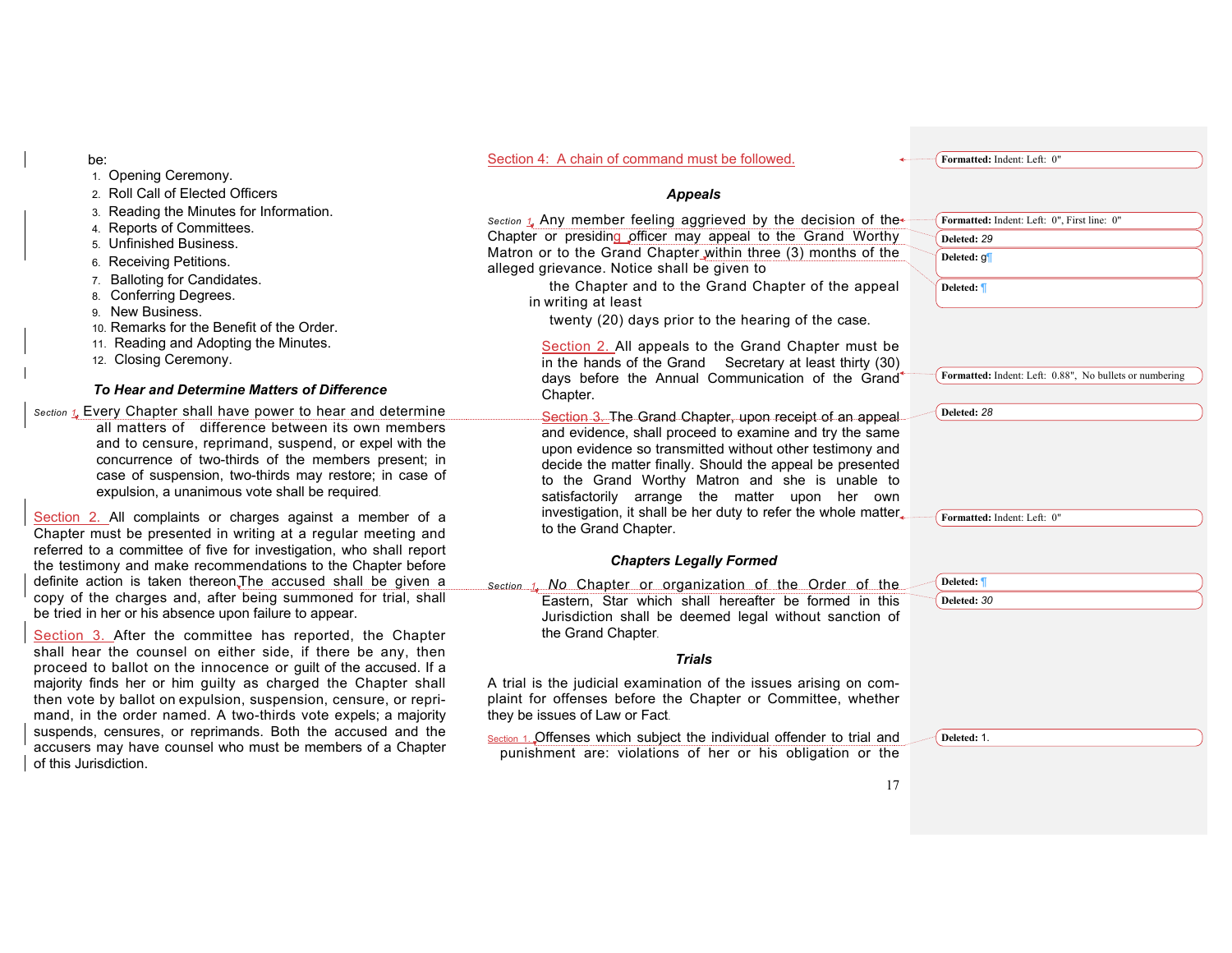established law, usage and customs of the Order; and every violation of the municipal law involving moral turpitude or conduct unbecoming a lady or gentleman. The penalties which may be inflicted upon a member for an offense are described in the Constitution.

*Section 2.* Offenses may also be committed by a Chapter in the particulars defined by the Constitution, and not otherwise, and which are: *first,* contumacy to the Grand Worthy Matron or to the Grand Chapter; *second,* departure from the Landmarks *of* the Order; *third,* disobedience to the Constitution and Bylaws of the Grand Chapter of the Jurisdiction; and *fourth,*  neglecting to meet as a Chapter for one year or more.

*Section 3. Charges:* Every individual member and every Chapter accused of an offense must be proceeded against by written charges called **"A Complaint and Notice Thereof,"** and each is entitled to a speedy and impartial trial.

Section 4. "A Complaint and Notice Thereof' must be written and must contain all orderly statement of the facts constituting an offense and should be brief but comprehensive, avoiding repetitions, and clearly defining the offense charged, with accurate specifications of the time, place, and circumstances of the alleged commission.

Section 5. "A Complaint and Notice Thereof' must be presented in open Chapter at stated meetings, and a motion should be made and adopted that the complaint be received and a committee be appointed before further proceeding can be had thereon.

Section 6. "A Complaint and Notice Thereof' need not be copied into the minutes, but its nature must he entered with the fact of its reception and reference and of the committee appointed by the Worthy Matron. It is the duty of the Secretary of the Chapter immediately to serve on the accused a copy of the complaint. The good standing of the accused is not affected until after sentence. She or he is presumed to be innocent until proven guilty and may at all times before sentence vote upon all matters not involved in the charges or specifications pending against her

#### or him.

Section 7. The attendance of witnesses on either side when they are members of the Chapter may be enforced by summons, which may be issued by the Worthy Matron of a Chapter. The attendance of witnesses other than members is voluntary only. No testimony shall be taken or received upon any trial when the. accused appears in person or by counsel at the trial except in the presence of the accused and her or his counsel and an opportunity given to them for cross-examination.

Section 8. When the accused fails to appear or answer, testimony must be taken in the same manner as if she or he had appeared and defended and with even more technical accuracy, fullness, and certainty; and it is recommended and enjoined that, in such cases, some competent member be designated and required to appear for the accused and to take care that she or he has a fair and impartial trial.

#### **Appeals**

An appeal is a proceeding before the Grand Chapter or the Grand Worthy Matron by which the acts and decisions of a Chapter or a committee upon trial, or upon first appeal, are reviewed in order to arrest errors of law or facts alleged to have been made by a Chapter officer or committee from whose decision and judgment the appeal is taken so that justice may be done to all parties concerned; and such appeal may be brought by any party alleging her or him aggrieved thereby.

*Section 1. Notice of an Appeal:* The Constitution of the Grand Chapter provides that appeals from the decisions of a Chapter or a committee may be made within three (3) months; but it is advisable that when a party is intending to appeal, she or he should give notice of it immediately. Upon receiving notice of an appeal, the Secretary of the Chapter will transmit to the officers or the body to whom the appeal is taken a copy of all papers in the case from the complaint to the Notice of Appeal, both inclusive, duly attested. When the appeal is brought it shall contain minutely and in detail the grounds of appeal, and unless such grounds are specified it shall not be regarded as an appeal.

## **Deleted:** *Offenses committed by a Chapter*

**Formatted:** Indent: Left: 0.15", No bullets or numbering **Deleted:** *:*

**Formatted:** Indent: Left: 0", Hanging: 0.15", No bullets or numbering

**Formatted:** Indent: Left: 0.15", No bullets or numbering

**Deleted:** 4.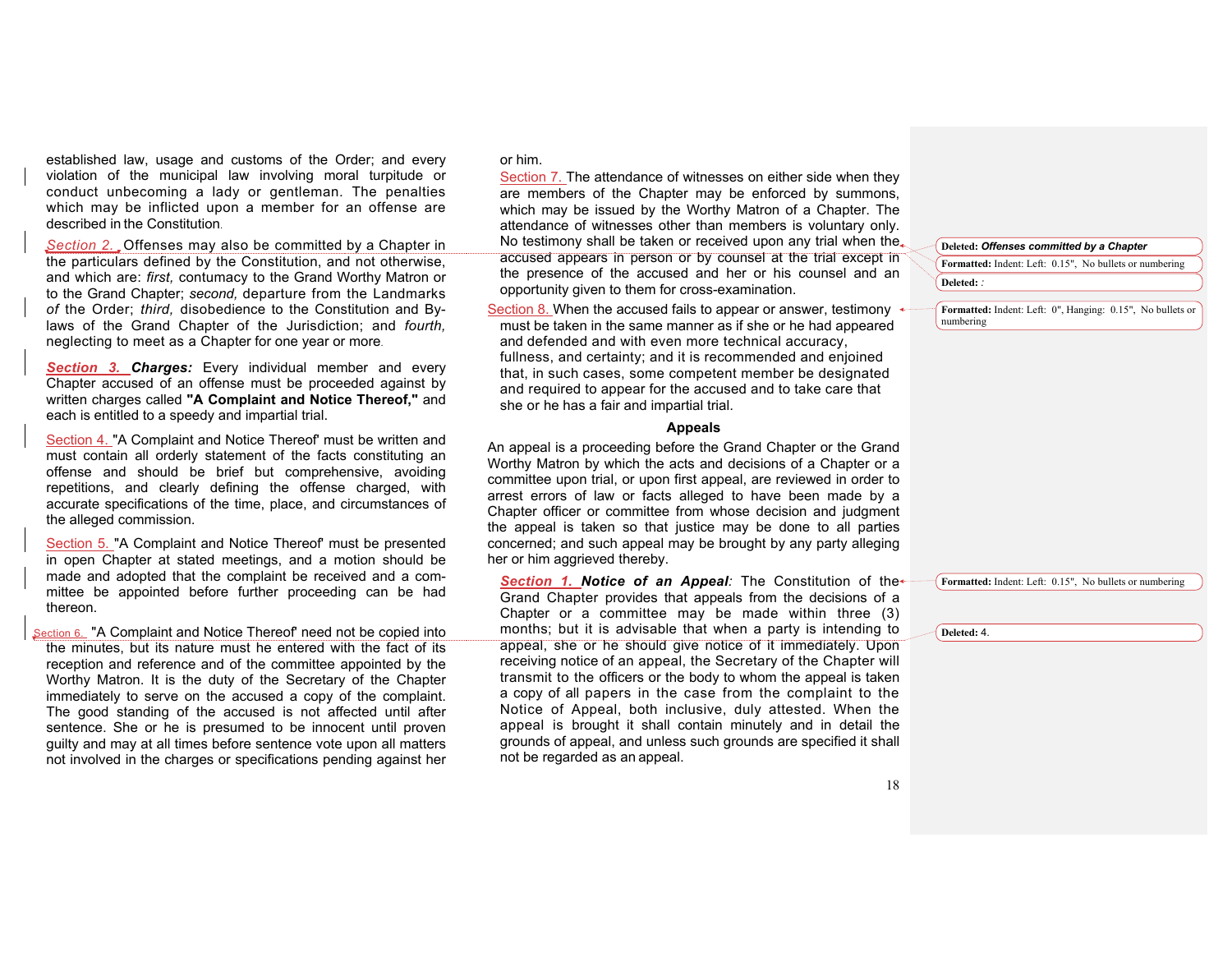*Section 2. Decision* **on** *Appeal:* The Grand Chapter or the Grand Worthy Matron to whom appeal is made will, with all convenient dispatch, make a decision; and if made by a Grand Officer, such decision should be immediately filed by her.

#### *Restoration*

Restoration is the bringing back of a suspended or expelled member to her or his former condition in the Order, in whole or in part. It is the grand crowning act by which an erring but repentant member regains a title to possession of all her or his former rights and privileges.

Section 1. Restoration, being a voluntary act on the part of the Chapter or Grand Chapter, cannot be claimed as a matter or right and, therefore, can never be compelled or enforced. As the penalties or reprimand and suspension are only temporary in their effects, a member becomes fully restored to all former rights and privileges when she or lie has suffered the penalty for such offenses; restoration applies only to those who have been expelled, except in case of suspension from the roll for non-payment of dues. A reversal of the judgment of a Chapter restores a member to the rights and privileges of the Order and also to a membership in the Chapter. Restoration follows as the result of one of three causes: *first,* Act of Law; *second,* Act of Chapter; and *third,* Act of the Grand Chapter.

Section 2. Restoration by Act of the Grand Chapter does not restore to membership in the Subordinate Chapter which can only be done by action of the Chapter to which she or he was a member. The Grand Chapter may restore a member after the lapse of one year from the time of expulsion, but in such case the member remains unaffiliated until restored to membership by her or his Chapter. Restoration from suspension in the Grand Chapter requires a vote of the majority of the members present at a regular meeting. Restoration from expulsion requires previous proposal and unanimous vote of all members present at a regular meeting. A petition for restoration must be in writing.

## *Deaths*

*Section* 1. The Secretary of each Subordinate Chapter shall, upon the death of one of its members, immediately notify the Grand Secretary of the fact, by way of the Relief Commission, if any. The Secretary shall also request at once from the Grand Secretary a blank on which to make a legal report if said member is entitled to the benefits of the Relief Fund. A Relief Commission form will be completed and submitted to the Grand Secretary within 60 days of the date of death accompanied by a Prince Hall Grand Chapter Beneficiary form. The same shall be promptly and properly filed and returned to the Grand Secretary.

# **Formatted:** Strikethrough **Deleted:** giving the titles of the deceased **Formatted:** Strikethrough **Formatted:** Strikethrough

**Formatted:** Strikethrough

**Formatted:** Indent: Left: 0.25", No bullets or numbering

#### **ARTICLE VII** *Amendments*

- *Section 1.* All laws, rules, regulations, and resolutions inconsistent with this Constitution and By-laws are hereby declared null and void.
- *Section 2.* In all cases of conflict between the Constitution and the Ritual, the Constitution shall be supreme.
- *Section 3.* No amendment to this Constitution shall be made or have any effect until it shall have been proposed in the Grand Chapter at its Annual Communication and adopted by two-thirds vote of the Grand Chapter at the next succeeding Annual Communication.

The foregoing revision of the By-laws was adopted by the Prince Hall Grand Chapter of the Order of the Eastern Star and Rite of Adoption for the State of South Carolina and Jurisdiction at its Regular Communication held in Columbia, South Carolina, on July 18, 2012

#### *Committee on Revision*

**Juanita D. Edwards**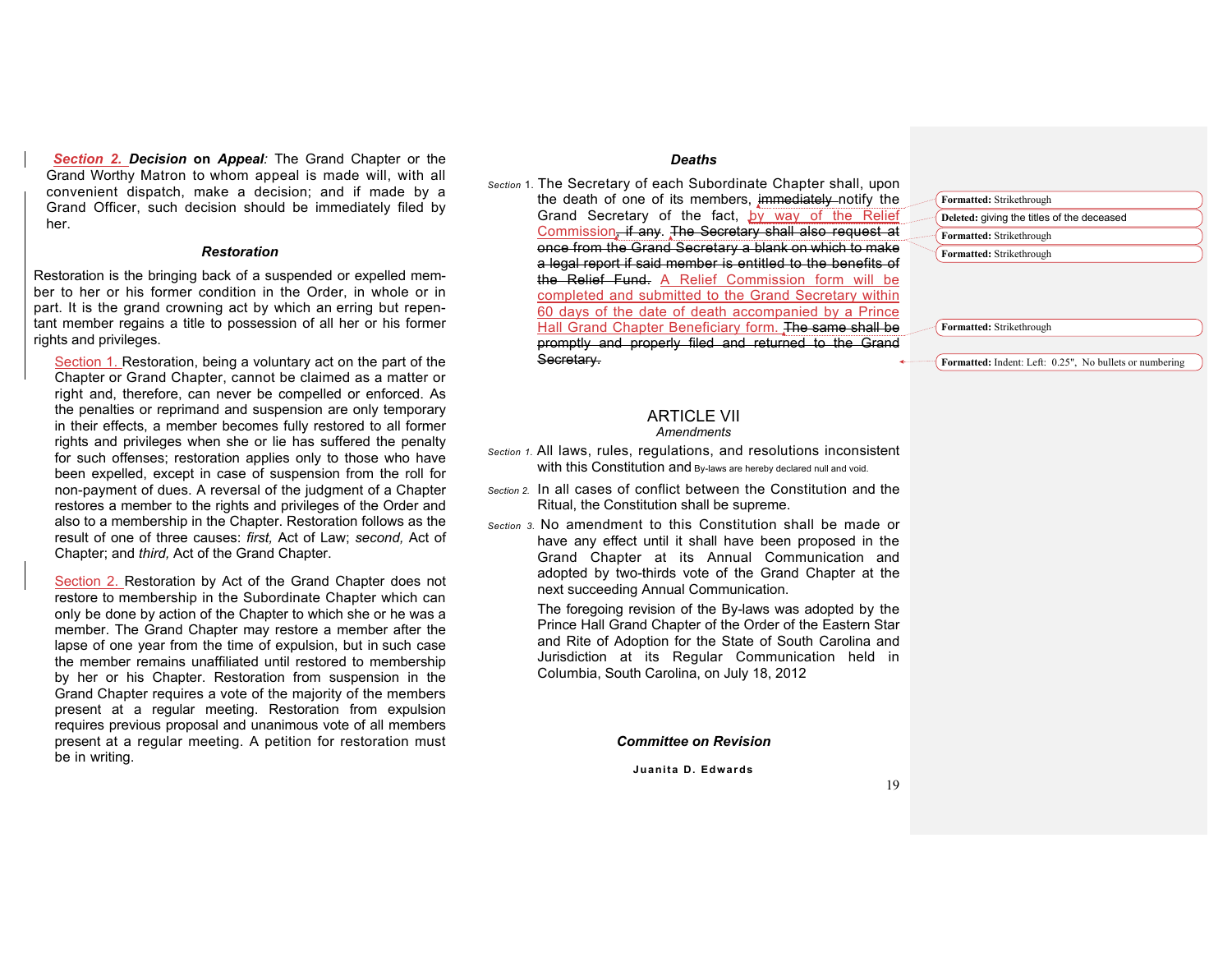**Herman L. Rivers Joyce M. Durant Fred Herriott Valerie V. Williams Linda O. Nea l Mary Ennis Sheila Bush Danforth Lewis H. Nelson Jea nette P. Singleton Arthur L. Sellers Robert Johnson Terry B. Law Ruth E. Jordan**

*Attest:* Jenette V. Wright, Grand Secretary

#### *Grand Supervising* **Deputy**

The Grand Chapter shall be organized into Districts. Each District shall have a Supervising Deputy. Each Deputy shall have Associate Deputies to assist in the work of the District.

The Districts may recommend a person to be their Supervising Deputy to the Grand Worthy Matron who has the authority to appoint All Supervising Deputies, assisted by the Grand Worthy Patron. The Grand Worthy Matron has the power to accept or reject such recommendation; if rejected, shall appoint someone whom she thinks is better prepared for the job.

Each Supervising Deputy shall submit annually a written report to the Grand Chapter of their work during the year.

The Associate Deputies shall work under the supervision of the Supervising Deputy and the Grand Worthy Matron.

The Associate Deputies shall make a written report to their Supervising Deputy regularly and to the District at its Annual Meeting.

#### **REGULATIONS Article I**

*Section I*

#### **Order of the** *Eastern* **Star of South Carolina**

*Whereas,* Prince Hall Grand Chapter Order of the Eastern Star and Rite of Adoption for the State of South Carolina and Jurisdiction, formally known as the Order of the Eastern Star of South Carolina, Prince Hall Affiliate, formerly known as the Order of the Eastern Star, of the Most Worshipful Prince Hall Grand Lodge of Free and Accepted Masons of the State of South Carolina, and formerly known as the Grand Lodge of Free and Accepted Ancient York Masons of South Carolina, since 1909.

*Whereas,* it is the intent of this Most Worshipful Prince Hall Grand Lodge to approve, adopt, and ratify all previous actions taken by it in granting and authorizing the establishment of the Grand Chapter of the Order of the Eastern Star of South Carolina, heretofore known as the Order of the Eastern Star.

*Now, therefore,* be it ordained that the Most Worshipful Prince Hall Grand Lodge of Free and Accepted Masons of the State of South Carolina, in its Annual Session at Columbia, South Carolina, by the inherent powers upon it conferred, do ordain that pursuant to the characteristic of chivalry as exemplified by all Masons, said degrees must be conferred upon the wives, mothers, widows, daughters, and/or sisters of all Master Masons degrees by the nearest and dearest ties bestowed upon the female that assistance and protection due from all Master Masons to them; and, for that purpose, we hereby acknowledge the establishment and existence of a Grand Chapter of the Order of the Eastern Star, now known as Prince Hall Grand Chapter Order of the Eastern Star and Rite of Adoption for the State of South Carolina and Jurisdiction, as an auxiliary body of the wives, mothers, widows, daughters and sisters of the Master Mason, third degree, under the Jurisdiction of the Most Worshipful Prince Hall Grand Lodge of Free and Accepted Masons of the State of South Carolina.

The Grand Chapter of the Order of the Eastern Star to take rank, duties, and obligation from their date of inception, 1909; and the same is hereby adopted and confirmed, including but not limited to **Deleted:** of the

**Formatted:** Strikethrough

**Deleted:** of the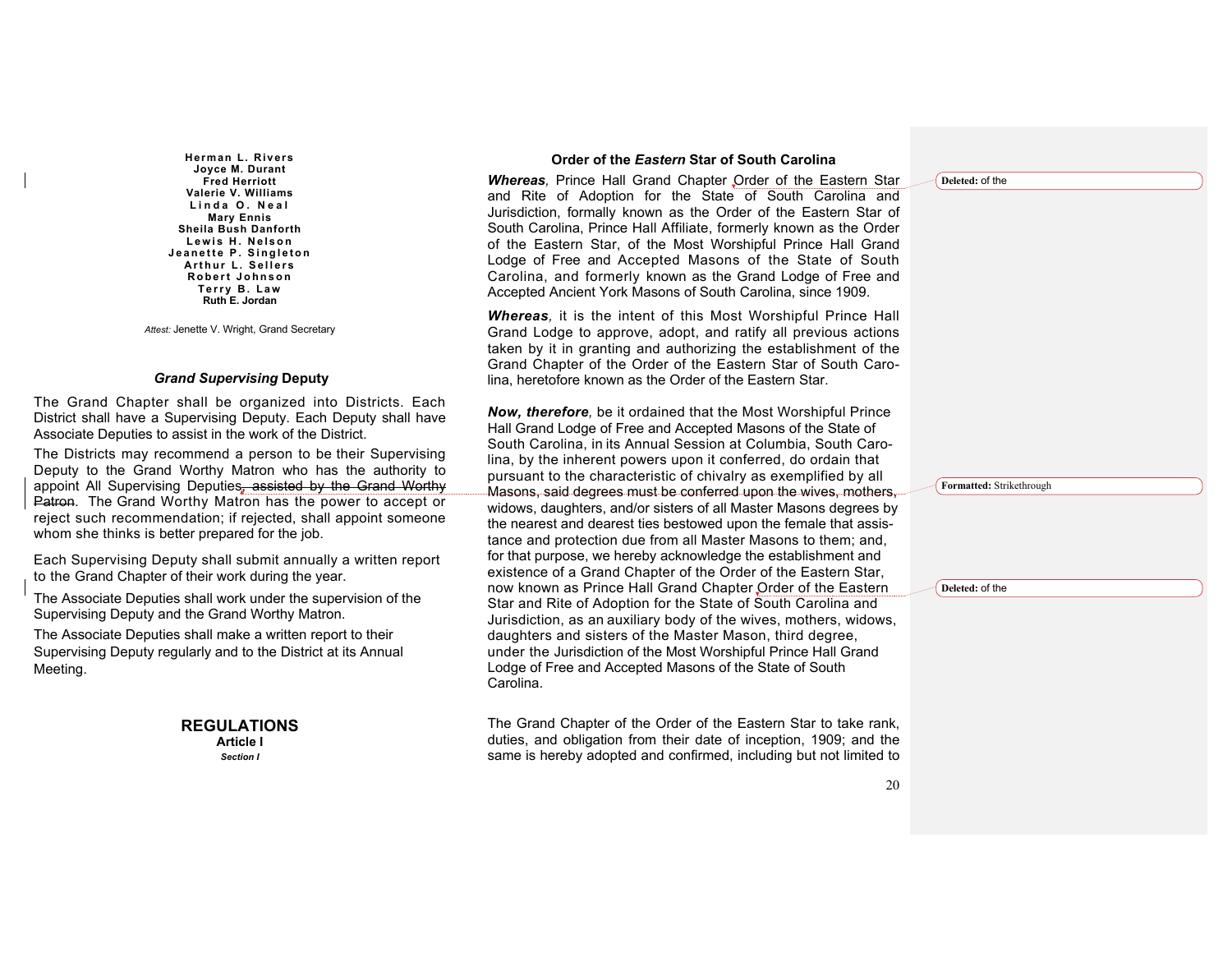their current officers, their successors and associates, together with constitutional numbers of Eastern Stars from time to time and at all times hereinafter, to open and hold a Grand Chapter of the Order of the Eastern Star and to hold Annual Sessions at a time and place to be designated by its Grand Body; and to elect and install its officers at such Annual Sessions.

And we do hereby give, grant and/or confirm said Grand Chapter of the Order of the Eastern Star full power to elect and install its officers annually; to organize, establish and charter Subordinate Chapters of the Eastern Star; to make laws for the governing of itself and Subordinate Chapters, which said laws shall not be conflicted with the General Laws of this Grand Lodge or of our Masonic Landmarks.

And, further, we do hereby invest said Prince Hall Grand Chapter of the Order of the Eastern Star and Rite of Adoption for the State of South Carolina and Jurisdiction with full powers and authority to do and perform all and every act and thing appertaining to a Grand Body, not inconsistent with the laws of this Grand Lodge, which ought to be done for the furthering of the highest and best interest of the Grand Chapter of the Order of the Eastern Star and the Subordinate Chapters thereof; recognizing and acknowledging the Grand Master of the Most Worshipful Prince Hall Grand Lodge of Free and Accepted Masons of South Carolina as the Supreme Head and Authority of the Order with full power to supervise the affairs of the said Grand Chapter of the Order of the Eastern Star; otherwise, this Charter and all powers granted to cease and be no further in effect.

Recognizing the Prince Hall Grand Chapter of the Order of the Eastern Star and Rite of Adoption for the State of South Carolina and Jurisdiction as an independent entity, therefore, the Most Worshipful Prince Hall Grand Lodge of Free and Accepted Mason for the Jurisdiction of South Carolina is in no wise responsible for any illegal act or financial obligation of said Grand Chapter.

> Past Grand Master Nathaniel Durant, Jr., 33° Grand Worthy Matron Juanita D. Edwards Grand Worthy Patron Herman Rivers Grand Associate Matron Joyce M. Durant Grand Associate Patron Fred Herriott

Grand Treasurer Valerie Williams Grand Conductress Linda Owens Neal Grand Associate Conductress Mary Ennis Immediate Past Grand Matron Shelia B. Danforth Immediate Past Grand Patron Lewis H. Nelson Past Grand Patron Terry B. Law Past Grand Matron Jeanette Singleton Past Grand Patron Robert Johnson Past Grand Patron Arthur L. Sellers Past Grand Treasurer Ruth B. Jordan

*Attested by:* Jenette V. Wright, Grand Secretary

**The foregoing Revision of the Constitution was adopted by the Prince Hall Grand Chapter of the Order of the Eastern Star and Rite of Adoption for the State of South Carolina and Jurisdiction at its regular Annual Communication held in Columbia, South Carolina, on July 18, 2012**

*Committee on Revision*

**Juanita D. Edwards, Grand Worthy Matron Herman L. Rivers, Grand Worthy Patron Joyce M. Durant, Grand Associate Matron Fred Herriott, Grand Associate Patron Valerie V. Williams, Grand Treasurer Linda O. Neal, Grand Conductress Mary Ennis, Grand Associate Conductress Sheila Bush Danforth, Immediate Past Grand matron Lewis H. Nelson, Immediate Past Grand Patron Jeanette P. Singleton, Past Grand Matron Arthur L. Sellers, Past Grand Patron Robert Johnson, Past Grand Patron Terry B. Law, Past Grand Patron Ruth E. Jordan, Past Grand Treasurer**